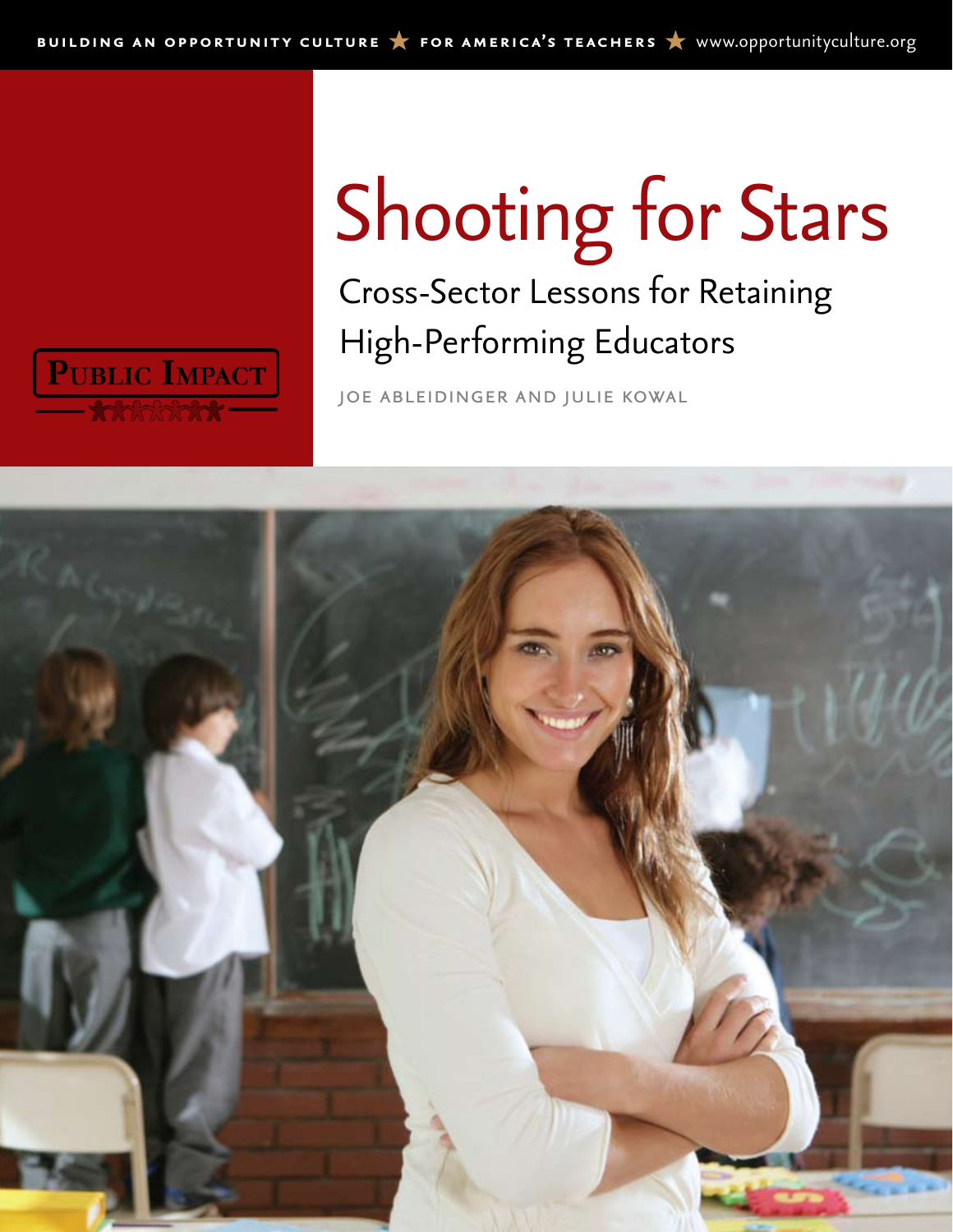#### **About the Authors**

JOE ABLEIDINGER is a consultant with Public Impact. He works on a variety of education policy issues, including human capital management and charter schools, online learning alternatives, school finance laws, and school turnarounds. Mr. Ableidinger received his B.A. with highest honors from Duke University, his master's in public administration from Harvard University, and his law degree with honors from Harvard Law School.

Julie Kowal is a senior consultant with Public Impact. Her work addresses challenging policy and management issues in education, including compensation, teacher quality and other human capital topics; turnarounds; chartering; and school contracting. Ms. Kowal both conducts and leads teams to produce research and analysis, and her work often includes seeking out critical lessons from other sectors. An alumna of AmeriCorps NCCC and Public Allies DC, Ms. Kowal earned her law degree with honors from the University of North Carolina at Chapel Hill.

#### **About the Series**

This report is part of the series *Building an Opportunity Culture for America's Teachers*. To see all the reports in this series, please visit <www.opportunityculture.org>.

#### **Acknowledgements**

*Shooting for Stars* was made possible with support from the Bill & Melinda Gates Foundation and The Joyce Foundation. The views expressed in this report are those of the authors and do not necessarily reflect the views of the funders. It is part of a series of reports about "Building an Opportunity Culture for America's Teachers." The authors would like to acknowledge Emily Ayscue Hassel, Bryan Hassel, and Lynn Olson for their thought partnership and insightful review of and additions to the report. We are also grateful to Daniela Doyle and Jacob Rosch of Public Impact for their assistance interpreting data and preparing report graphics. Dana Brinson oversaw production and dissemination of the report. In addition, several external reviewers provided helpful feedback and insights, though all errors remain our own. Finally, we would like to thank Sharon Kebschull Barrett for careful editing, and April Leidig-Higgins for the design of the report.

#### © 2010 Public Impact, Chapel Hill, NC

Public Impact is a national education policy and management consulting firm based in Chapel Hill, NC. We are a team of researchers, thought leaders, tool-builders, and on-the-ground consultants who help education leaders and policymakers improve student learning in K–12 education. For more on Public Impact and our research, please visit: <www.publicimpact.com>.

Public Impact encourages the free use, reproduction, and distribution of this working paper for noncommercial use. We require attribution for all use. For more information and instructions on the commercial use of our materials, please contact us at <www.publicimpact.com>.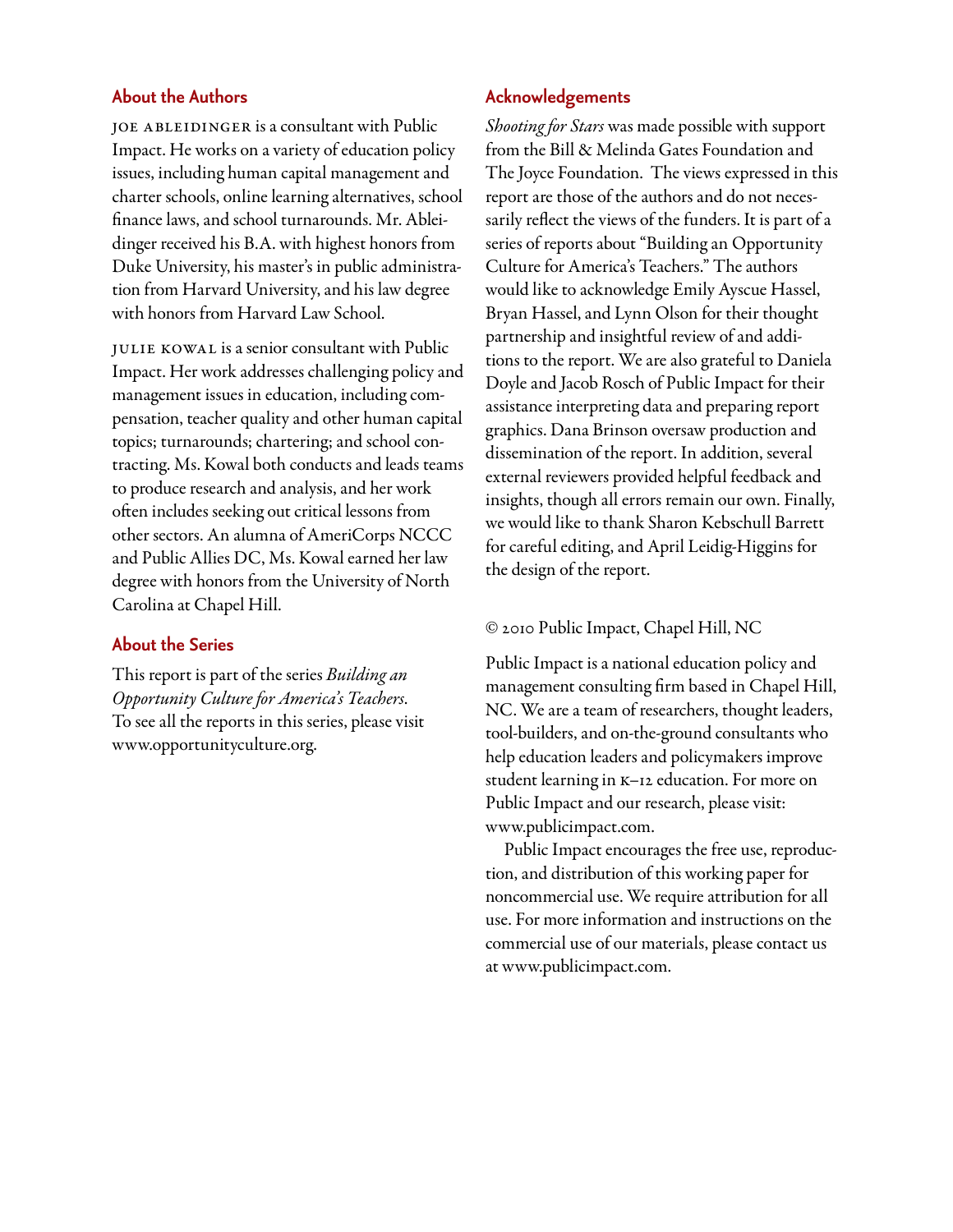## Shooting for Stars

## Cross-Sector Lessons for Retaining High-Performing Educators

By Joe Ableidinger and Julie Kowal

#### **executive summary**

s the United States continues to grapple with<br>unacceptable education results, "a great<br>teacher for every student" has risen to a<br>national imperative. In response, many districts have s the United States continues to grapple with unacceptable education results, "a great teacher for every student" has risen to a increased retention efforts through teacher induction programs, professional development, mentoring, and other strategies. But education actually has lower turnover rates than most other professions. Our real shortcoming has been the failure to retain more high performers—those teachers who continually achieve outstanding results with students. When high-performing teachers across the country leave our classrooms each year, 750,000 children find themselves assigned to a less-effective teacher in each subsequent year.<sup>1</sup>

To retain high performers, organizations in other sectors use a variety of strategies. In this report, we examine the research and case studies outside education to reveal four key strategies to boost highperformer retention:

- → Pay with purpose. Pay matters more to high performers than other employees, and research shows that it can keep them or send them fleeing. Jobs with differentiated pay, competitive pay packages, and timely raises all make it more likely that high performers will stay.
- → Give high performers mountains to climb. In addition to the salary increases or bonuses that often accompany them, promotions and opportu-

nities for advancement boost retention, especially of high performers.

- → Design flexible and challenging work roles. High-performing employees value opportunities to step into new roles and take on new challenges, even ones that do not involve linear advancement. Challenging work and jobs that are aligned with individual employees' interests make it more likely that an organization will retain its stars.
- → Build lasting teams. Well-crafted hiring processes can improve both performance and retention of high performers. After hiring, grouping high performers together improves collective performance and lowers turnover.

Education actually has lower turnover rates than most other professions. Our real shortcoming has been the failure to retain more high performers.

These four strategies are the ones best supported by a robust research base that spans years and diverse organizational settings. Several other options also arose from the research, and these additional strategies show some success and promise for retaining top talent: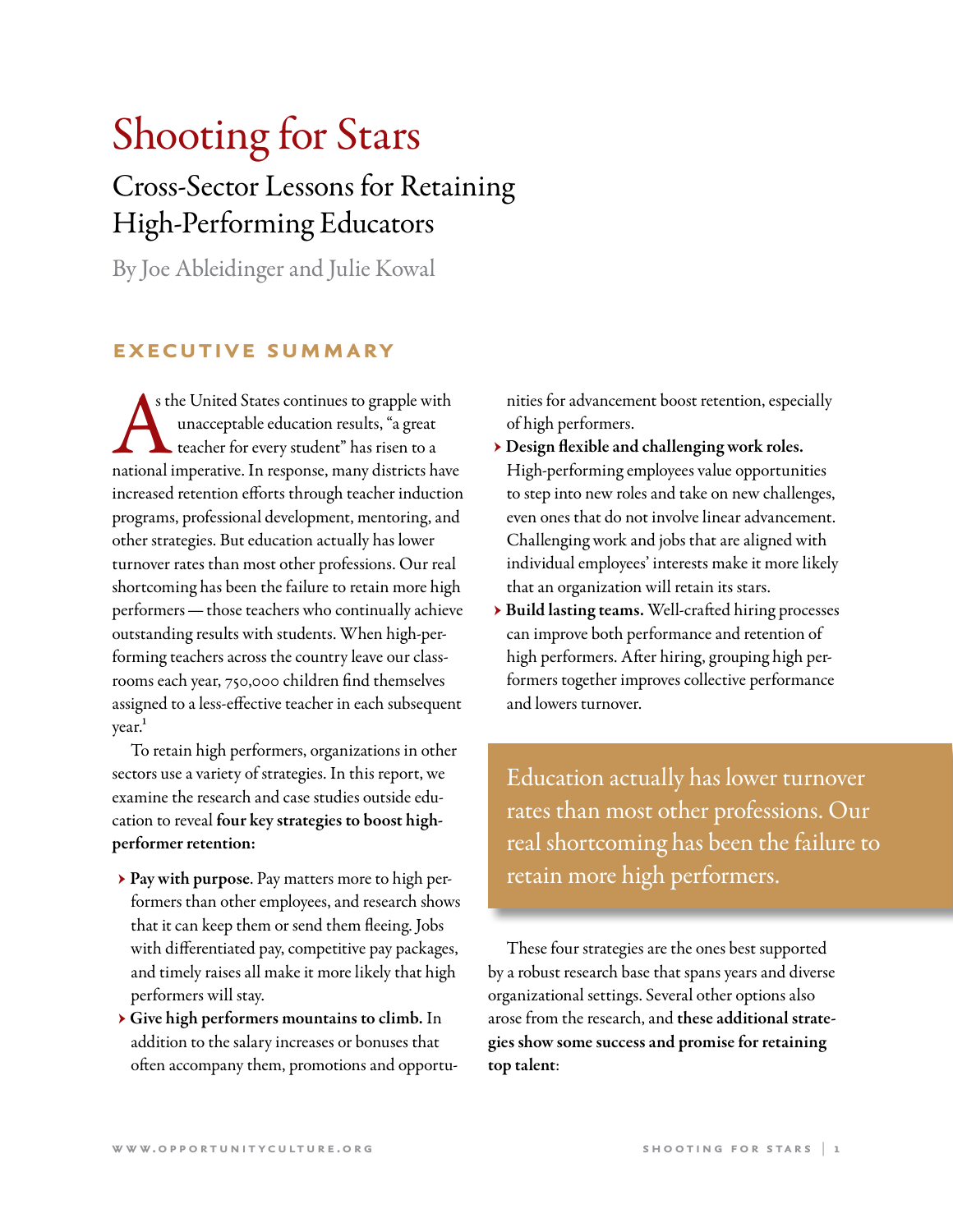

- → Enhance organizational prestige. An organization's reputation in the community or relevant industry is more important to high performers than other employees. Building prestige as a firm, therefore, can help encourage top employees to stay.
- → Train and mentor high performers. Welldesigned and implemented training and mentoring programs decrease employee turnover, including among high performers.
- → Provide lifestyle perks. A natural outgrowth from customized compensation packages are "lifestyle perks"—or non-financial benefits—that organizations can use to retain stars.
- → Open lines of communication between employees and company leaders. Finally, an organization's intentional efforts to foster transparency and clear communications throughout the company can improve employee retention.

If these *systemic* strategies do not succeed in keeping a high-performing employee, many employers will "go to the mat" with *individualized* strategies. These strategies might include higher compensation, a new job role or work assignment, a combination of lifestyle perks described above, or any number of other changes, based on what is most important to the employee.

Very successful organizations in other sectors have recognized that, despite their best retention efforts, some high performers will inevitably leave. They prepare for this reality—and maximize the value of their stars while they can—through three targeted strategies:

- → Retain relationships with star employees who leave. Companies that remain on good terms with high performers after their departure can benefit from the relationship long after employment ends, whether through continued collaboration or the good words spread among the former employee's new work contacts.
- → Generate positive non-hires. Applicants who are turned down for jobs may later become the organization's employees, customers, or partners. The more positive an organization can make the screening process, the more likely benefits are to accrue down the line.
- → Use post-employment contracting. Organizations can use short-term contracts to keep a highperforming employee who might otherwise leave the organization entirely.

The best approach to high-performer retention may ultimately be a portfolio of initiatives that includes organization-wide policies, action to keep individual high performers, and practices to maintain positive relationships with departing stars. Some retention tactics require policy changes to implement in K–12 public education, but many do not. Determined education leaders can take these steps to retain more great teachers:

- → Make high-performer retention a top priority.
- $\triangleright$  Set high-performer retention goals and then measure success.
- → Use retention tactics that do not require policy changes—right away.
- → Rebuild education policies to provide opportunities and rewards for our nation's great teachers—and the children they could serve.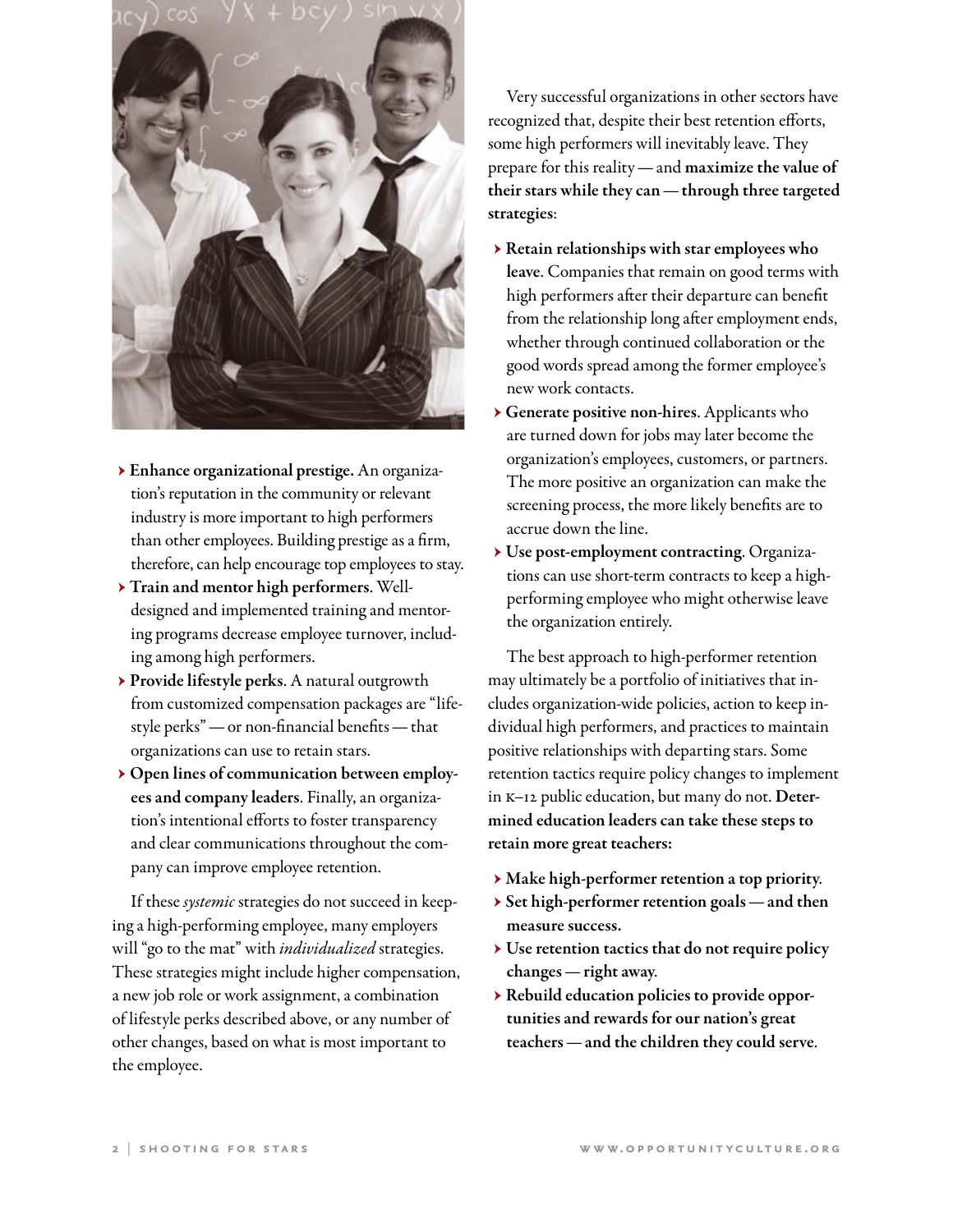### Introduction

A s the United States continues to grapple with unacceptable education results, "a great teacher for every student" has risen to a national imperative. But it has become clear that s the United States continues to grapple with unacceptable education results, "a great teacher for every student" has risen to a our nation does not have enough great teachers to serve all of our children. Talent shortages persist in rural and urban communities across the country and in such shortage areas as science, special education, and math.<sup>2</sup> A "revolving door," particularly among newer teachers, exacerbates these shortages across nearly all schools and subject areas.3 Meanwhile, our nation's stubborn internal and international achievement gaps indicate that we need more teachers who achieve strong student-learning progress.4

In response to these trends, many districts have increased retention efforts. Common tactics include teacher induction programs, professional development, and various other supports for new and experienced staff. $5$ 

But education actually has lower turnover rates than most other professions.<sup>6</sup> Our real shortcoming to date has been the failure to *retain more high performers*—those teachers who achieve outstanding results with students year after year, and who leave our classrooms at the same or only slightly lower rates than their average or less-effective peers.<sup>7</sup> These are the teachers who close achievement gaps and raise the bar when students are ready, achieving far higher learning progress than typical teachers.

In almost every way, K–12 public education fails to differentiate teachers based on their performance. Our hiring and placement policies, professional development plans, pay systems, and tenure decisions treat all teachers as if they are the same.<sup>8</sup> But when it comes to retention, a teacher's effectiveness is of utmost importance: neither students nor the public education system as a whole will benefit from better retention of low performers. And the loss of each top teacher is a direct learning loss for many students in subsequent years.

As the national conversation about teaching effectiveness becomes more sophisticated, and states and districts begin to distinguish great teaching from good, good from fair, and fair from poor, retention must stay in the forefront of our minds. In this report, we:

- → briefly make the case for improving retention of the best teachers;
- → share four critical lessons and other findings from sectors that have successfully held on to their high performers; and
- → outline initial steps for education leaders who want to retain more great teachers.

#### **Why Retention Matters**

In education, we tend to assume that retention is a valid goal—keeping teachers at any but the very lowest level of performance is better than allowing them to leave. This assumption may or may not be correct, depending on the replacement pool. What we can say with certainty is this: the departure of high-performing teachers from U.S. classrooms each year leaves about 750,000 children with less-effective teachers in each subsequent year.<sup>9</sup> Moreover, turnover is costly, and replacement recruiting is an uncertain game.

#### The costs of turnover

When an employee leaves an organization, employers face direct costs related to recruiting, hiring, and training replacements. Turnover also produces indirect costs associated with delayed production, decreases in service quality, lost clients, and disruptions to team-based work. In some cases, departing employees may influence others to leave, which fur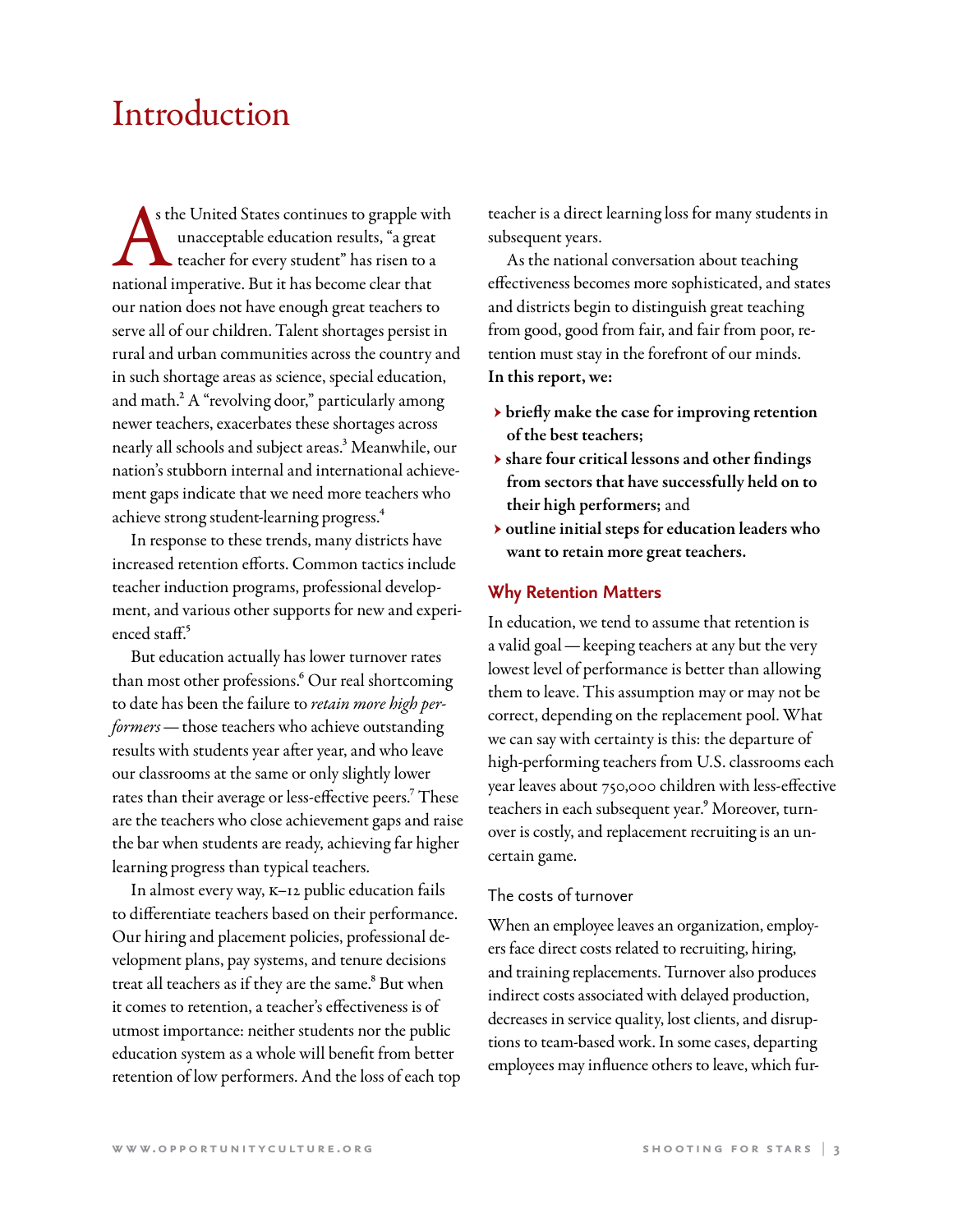ther increases all of these costs. Research from the private sector has shown that replacing an employee may cost as much as 50 to 60 percent of the employee's annual salary, with the total cost of turn-over estimated at 90 to 200 percent of annual salary. In education, some studies estimate the national cost of teacher turnover may exceed  $\S$ 7.3 billion every year.<sup>10</sup>

#### The risks of replacement

When an organization replaces an employee, the replacement pool for that position will inevitably include some potential high performers, but will also include many more who will turn out to be typical or low-performing. Even with rigorous pre-screening methods—which are rarely if ever used in U.S. education—not all candidates who "pass" will turn out to be high performers.<sup>11</sup> Nothing is more certain than keeping a teacher who already delivers great results.

By retaining a larger number of employees at the top end of the effectiveness distribution, districts and school management organizations can take greater control of the overall quality of their teaching workforce and their organizations.

#### **Lessons from Other Sectors**

We can learn a tremendous amount about successful strategies for retaining top performers from sectors outside education, where performance pressures have made the retention of stars an organizational imperative, and a longer history of experimentation has yielded a rich research base. Organizations in private sectors facing stiff competition must keep top talent in critical roles. If they do not, they face declining revenues and profit, followed by a further loss of top talent seeking greener fields. Loss of even a few key employees can reverse a company's fortunes. Even with more talent in the job market in the wake of the Great Recession, retaining high performers remains a top concern for businesses.<sup>12</sup>

We explored the research, case studies, and expert opinion from these sectors, therefore, to learn what successful organizations in other sectors do to retain high performers. Our sources included top management journals, consultants' reports, and leading books on talent management and retention strategy.

To retain high performers, organizations use a variety of approaches. Our research has revealed four key strategies with robust support in the literature and salient examples of organizations putting them into action:

- → Pay with purpose. Pay matters more to high performers than other employees, and research shows that it can keep them or send them fleeing. Jobs with differentiated pay, competitive pay packages, and timely raises all make it more likely that high performers will stay.
- → Give high performers mountains to climb. In addition to the salary increases or bonuses that often accompany them, promotions and opportunities for advancement boost retention, especially of high performers.
- → Design flexible and challenging work roles. High-performing employees value opportunities to step into new roles and take on new challenges, even ones that do not involve linear advancement. Challenging work and jobs that are aligned with individual employees' interests make it more likely that an organization will retain its stars.
- → Build lasting teams. Well-crafted hiring processes can improve both performance and retention of high performers. After hiring, grouping high performers together improves collective performance and lowers turnover.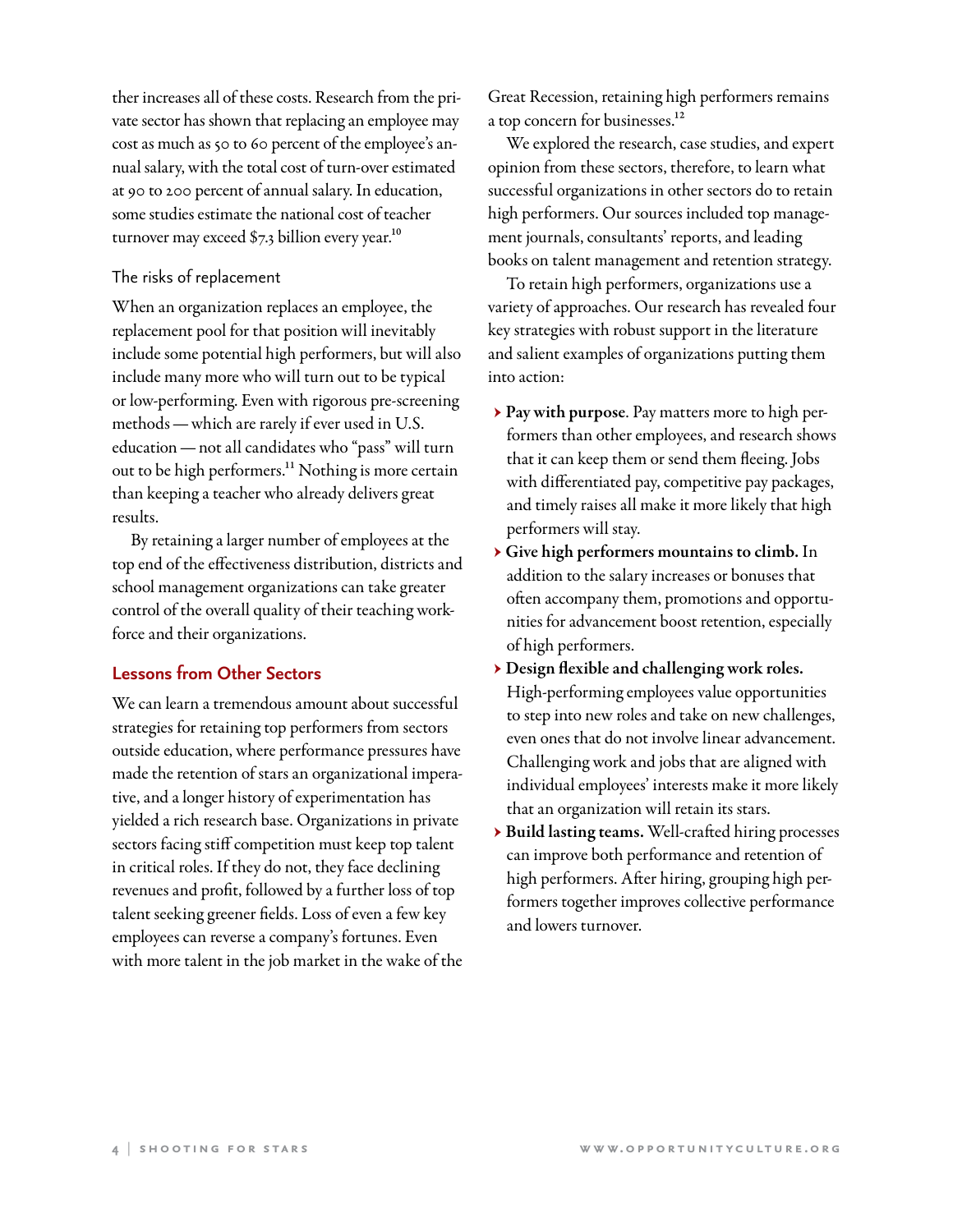## Key Strategies for Retaining High Performers

The remainder of this report delves into<br>
each of these lessons, providing detailed<br>
explanations and examples from organiza<br>
tions in other sectors that have "walked the walk." each of these lessons, providing detailed explanations and examples from organiza-In the report's conclusion, we briefly make the case for adopting and adapting these strategies to increase retention of high-performing educators.<sup>13</sup>

# $\bigstar$

#### **Pay with Purpose**

The literature from across sectors provides strong evidence that tying compensation to performance can

have positive effects on the overall quality of a workforce, including increased retention of the most successful employees. Decades of research suggest that performance-based pay is more attractive to high performers—those who stand to earn more and are confident in their skill, and those whom organizations most want to keep. In addition, setting competitive salaries, awarding timely raises, and tailoring compensation packages to individual employees can dramatically improve an organization's success at keeping its top performers.

#### 1. Differentiate pay based on performance

How it works. When employees' performance is *not* tied to compensation, high and low performers both tend to quit more frequently than their averageperforming peers.<sup>14</sup> High performers have more alternative job opportunities, while low performers may leave (voluntarily or involuntarily) due to poor performance or lack of engagement in work.<sup>15</sup>

But when a company ties even a portion of employee compensation to performance, the best workers increasingly remain while low performers continue to depart, sometimes at even higher rates, thereby increasing the overall value of the company's workforce.<sup>16</sup> About 90 percent of major companies in the United States use performance pay for this reason, as well as to increase employees' motivation and productivity.<sup>17</sup>

When companies tie compensation to performance, high performers stay . . . An organization's stars stand to gain rewards commensurate with their higher contributions under differentiated pay systems. As a result, these rewards most strongly affect the turnover rate for high performers. For example, a meta-analysis of 55 studies of performance pay in various private sector settings suggests that performance-based rewards improve retention of high performers.<sup>18</sup> In addition, a study of more than 5,000 employees at a large petrochemical organization demonstrates a significant relationship between pay, performance, and turnover—high performers

figure 1. Shooting for Stars—Four Key Strategies for Retaining High Performers

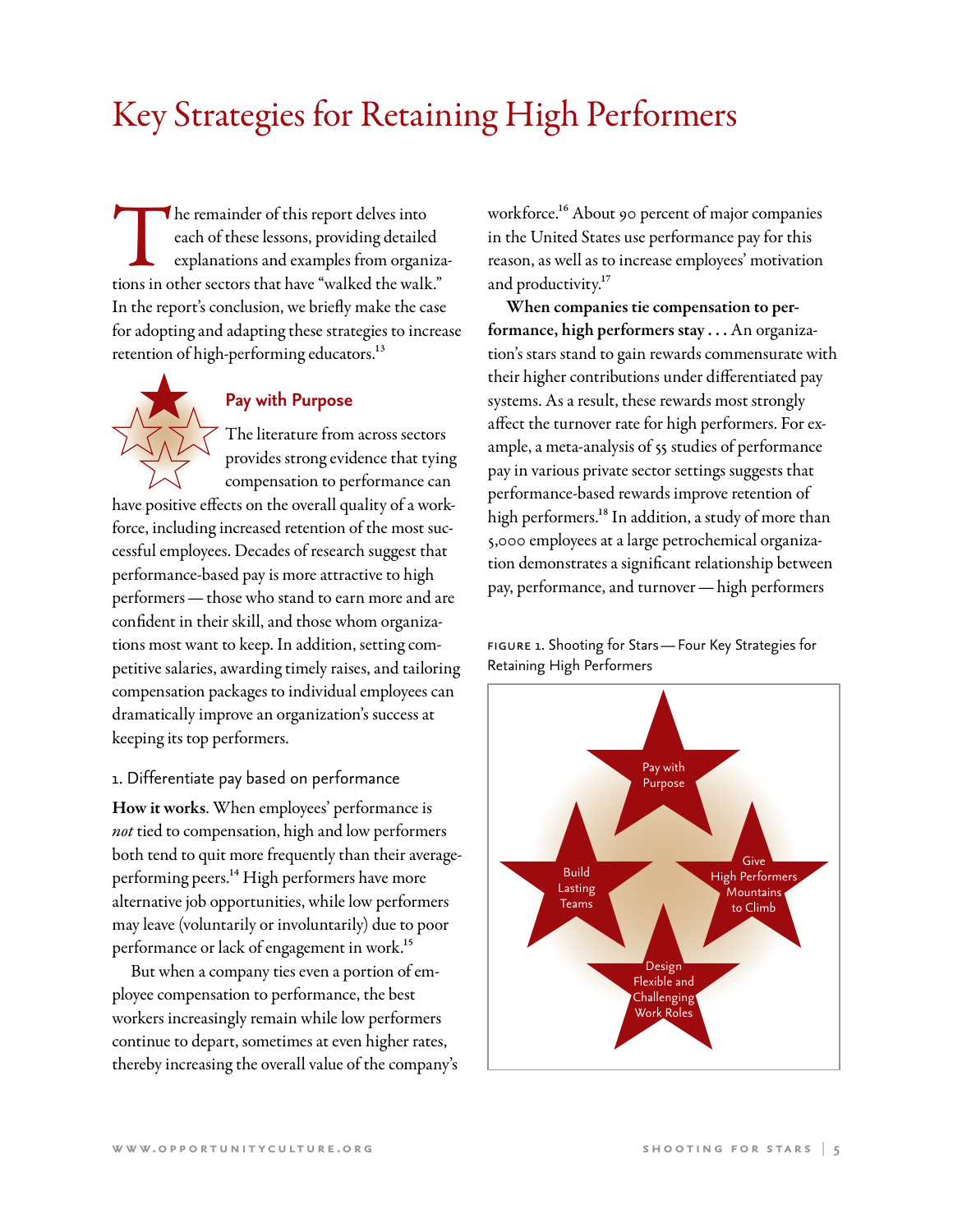

figure 2. Effect of Salary Growth on High-Performer Retention

Source: Adapted from data presented in Trevor (1997). Low-performing employees in this study who experienced high salary growth remained with their organizations after four years about 20 percent of the time. By contrast, average and high performers who experienced high salary growth remained with their organizations nearly 90 percent of the time. As the graphic shows, high performers were most sensitive to salary growth—almost no high performers who experienced low salary growth remained with the organization for four years, while approximately 40 percent of those experiencing mean salary growth and nearly 90 percent of those experiencing high salary growth stayed. Low and average performers showed less variability in their turnover rates based on salary growth.

are more sensitive to the link between performance and pay than average and low performers.<sup>19</sup>

Tying larger portions of an employee's pay more strongly to performance makes it even more likely that the pay plan will influence that employee to stay. For example, a study of sales representatives found that basing pay entirely on commission generated a stronger link between performance and retention than pay based only partially on commission.<sup>20</sup> Similarly, an analysis of compensation practices at 151 large Dutch firms suggests that higher ratios of contingent to fixed pay allow companies to attract and retain higher performers.<sup>21</sup> Research on 11,098 Swiss bank employees found that retention rates of high performers improved with the size of a performancebased bonus.<sup>22</sup>

... and low performers leave. Under welldesigned performance pay systems, low-performing employees continue to exit.<sup>23</sup> The meta-analysis of  $55$  studies of performance pay in action led researchers to conclude that performance-based rewards *increase* turnover among lower performers.<sup>24</sup> Similarly, the petrochemical organization study found that providing greater pay growth for high performers encouraged low performers to leave.<sup>25</sup> In some systems, performance-based rewards may be coupled with performance-based *penalties* that push out low performers.26 Strong performance-based compensation systems, therefore, can offer the dual benefit of retaining effective employees and encouraging the voluntary exit of low performers.<sup>27</sup>

But to retain high performers, performance pay systems must be designed well. The benefits described above accrue only when performance pay systems are designed well—incorporating characteristics well-documented in compensation literature and research. Critical elements of performance pay systems include: basing plans on fair measures that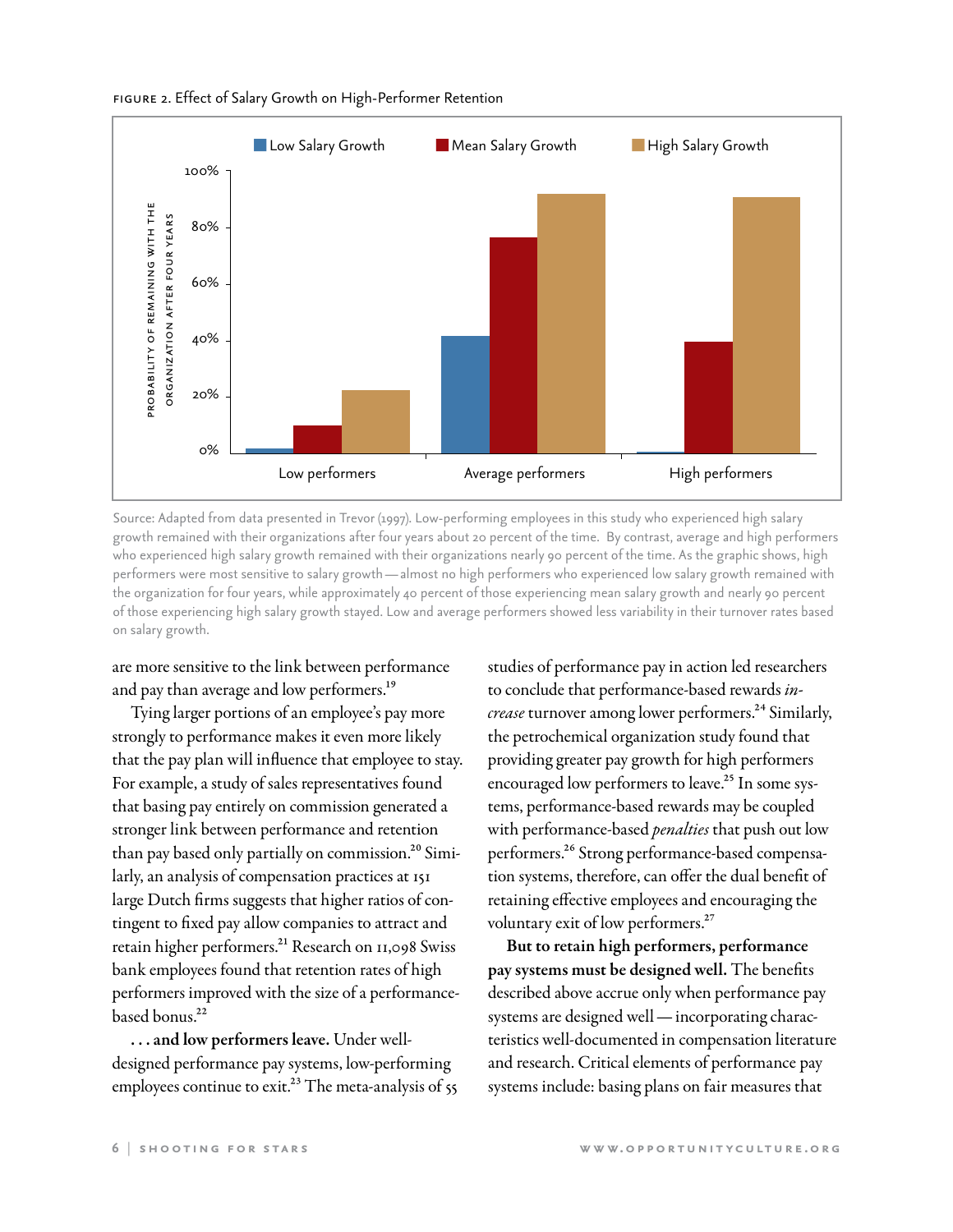accurately reflect an employee's results; rewarding all important goals of a job; providing frequent feedback on progress; offering substantial, motivating rewards for higher performance; and providing rewards for above-average, not just stellar, performers.28

For example, under a performance pay system in which high performers are not adequately rewarded for their work—because the measures do not accurately assess contributions, for example—they will be more likely to leave than they would be under a traditional compensation system. High performers also prove more sensitive than average performers to the size of performance bonuses, and more likely to stay when the size is significant. In the Swiss bank study noted above, high performers who did not receive bonuses quit far more frequently than lower performers who failed to receive them. Also, the size of the bonus had a greater impact on retention of top performers than on employees at all other performance levels. Eighty percent of top performers remained in their jobs for at least two years when the bonus exceeded 10 percent of base pay, compared with less than 35 percent who stayed for that long when the bonus was less than 10 percent (top performers earned an average bonus of 30.5 percent in the study). The retention gap was far smaller for employees at all other performance levels.<sup>29</sup>

Performance pay systems also affect high-performing employees who are not an organization's top stars, but nonetheless contribute significantly to its success. If a compensation system does not fairly reward them for their contributions, they may be more likely to depart. Data on engineers in high-tech companies in San Francisco indicate that rewarding *only* top performers can actually increase departures among their moderately high-performing colleagues.30

In sum, this collection of research suggests that performance pay plans have a strong impact upon employee performance and retention. And for organizations to see beneficial effects among their highperforming employees, their pay systems must be well-designed.

#### **Examples in Action**

Fleet BostonFinancial ("Fleet Bank"), one of the largest banks in the United States prior to its 2004 merger with Bank of America, examined four years of employee data to find root causes of high employee turnover. Using statistical modeling, the company determined that one of its highest-value retention strategies would be to provide consistent pay increases to good and exceptional performers. It also found that mere participation in incentive programs improved retention, and therefore enrolled as many top performers as possible.

Within eight months of implementing these and other retention strategies, Fleet Bank saw a 40 percent decline in turnover among salaried employees and a 25 percent decline among hourly employees, bringing an estimated savings of \$50 million to the company. What's more, Fleet Bank found that its improved retention came from retaining its best people, not from retaining large numbers of low performers. And the success of the strategies persisted long after the original implementation, keeping turnover low even in the face of significant organizational stressors.<sup>31</sup>

Universal Card Services, an AT&T subsidiary in the credit card business, instituted a program allowing employees to earn rewards based on daily performance, up to \$500 per quarter for associates and up to 20 percent above base salary for managers. After the company began these initiatives, it experienced employee turnover far below the average for financial services companies.<sup>32</sup>

*(Continued on next page)*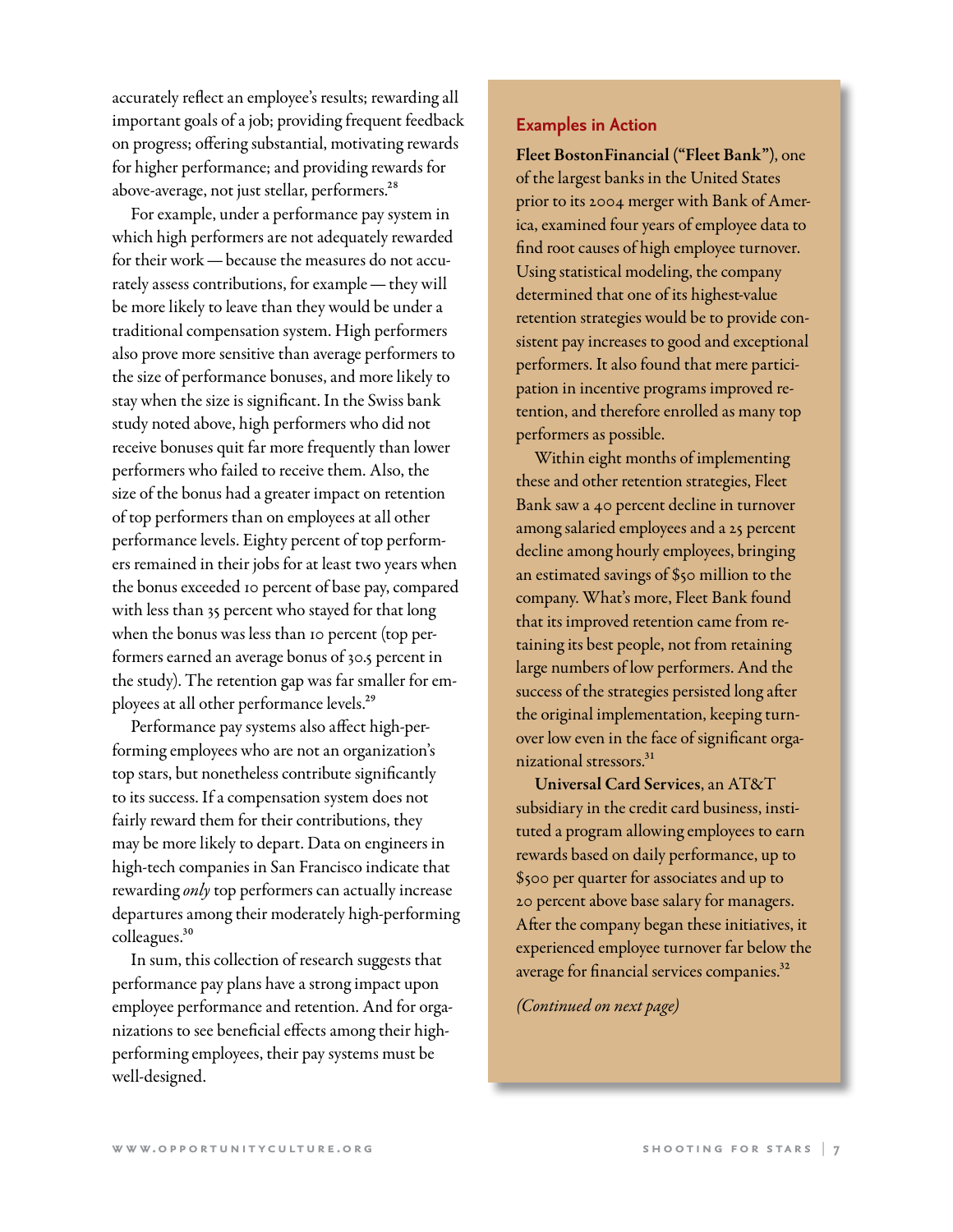#### **Examples in Action** *(Continued)*

Google, the internet search giant, motivates superstars to join and remain with the company through a compensation system that ties pay directly and strongly to the value employees add. Employees earn salaries on par with or slightly below industry averages, but they can earn annual bonuses of 30 to 60 percent of their base salary, and even more if they generate high-profit ideas.<sup>33</sup>

Merrill Lynch, an investment banking and wealth management firm and, at the time, the world's largest brokerage, selectively targeted compensation-based retention incentives at high-performing brokers who had been with the company for less than six years. This retention strategy addressed a trend wherein promising new hires received training with the company, then stayed for just a few years before moving to competing firms. The year before Merrill Lynch instituted this plan, its broker turnover was 8 percent above the industry average. One year after the plan took effect, broker turnover was 11 percent *below* the industry average.<sup>34</sup>

2. Provide competitive compensation and timely raises

How it works. Competitive compensation and timely raises act as "carrots" to attract and retain high performers.

Competitive compensation and timely raises boost high-performer retention. The level and competitiveness of employees' compensation affect their decisions to stay or leave. A study of 5,143 employees in a single, large organization found that high salary growth lowered turnover probability, most substantially at higher performance levels. In this study, the effect of salary growth on turnover probability was more than twice as large for employees in the top

two performance levels than the effect at all other performance levels.<sup>35</sup> Survey data also demonstrate that highly competitive pay packages increase organizational commitment (a key factor in employee retention), especially among top performers.<sup>36</sup> And in a 2003 survey of 44 managers in knowledge-intensive industries in Singapore, performance incentives and a highly competitive pay package were cited as the two most effective strategies for retaining knowledge workers.<sup>37</sup>

Conversely, inadequate compensation and a lack of timely raises drive high performers away. The flip side, of course, is that inadequate pay can drive employees away from organizations, with a greater impact on high performers than on their average-performing peers. A study of 2,510 former hospitality industry employees who left their jobs between 2003 and 2005 revealed that pay was one of the two most important factors in employee decisions to leave organizations, and it was more important to the highest performers than to average and low performers.<sup>38</sup> A lack of salary growth through an absence of timely raises also leads to frustration and turnover among all employees, but especially high performers.39

#### 3. Customize compensation

How it works. Tailoring compensation packages to individual needs and desires increases an organization's ability to meet diverse preferences among its top employees, lowering the likelihood of voluntary departure.

Customizing compensation packages may help organizations find winning combinations that encourage more high performers to stay. Of course, not all employees—or all high performers—are equal, either in their value to the organization or in the mix of factors that shape their decisions to leave or stay. One top human resources expert from the Wharton school, Peter Cappelli, posits that topperforming employees, especially those in jobs most critical to an organization's success, may warrant specialized retention efforts reflecting their outsize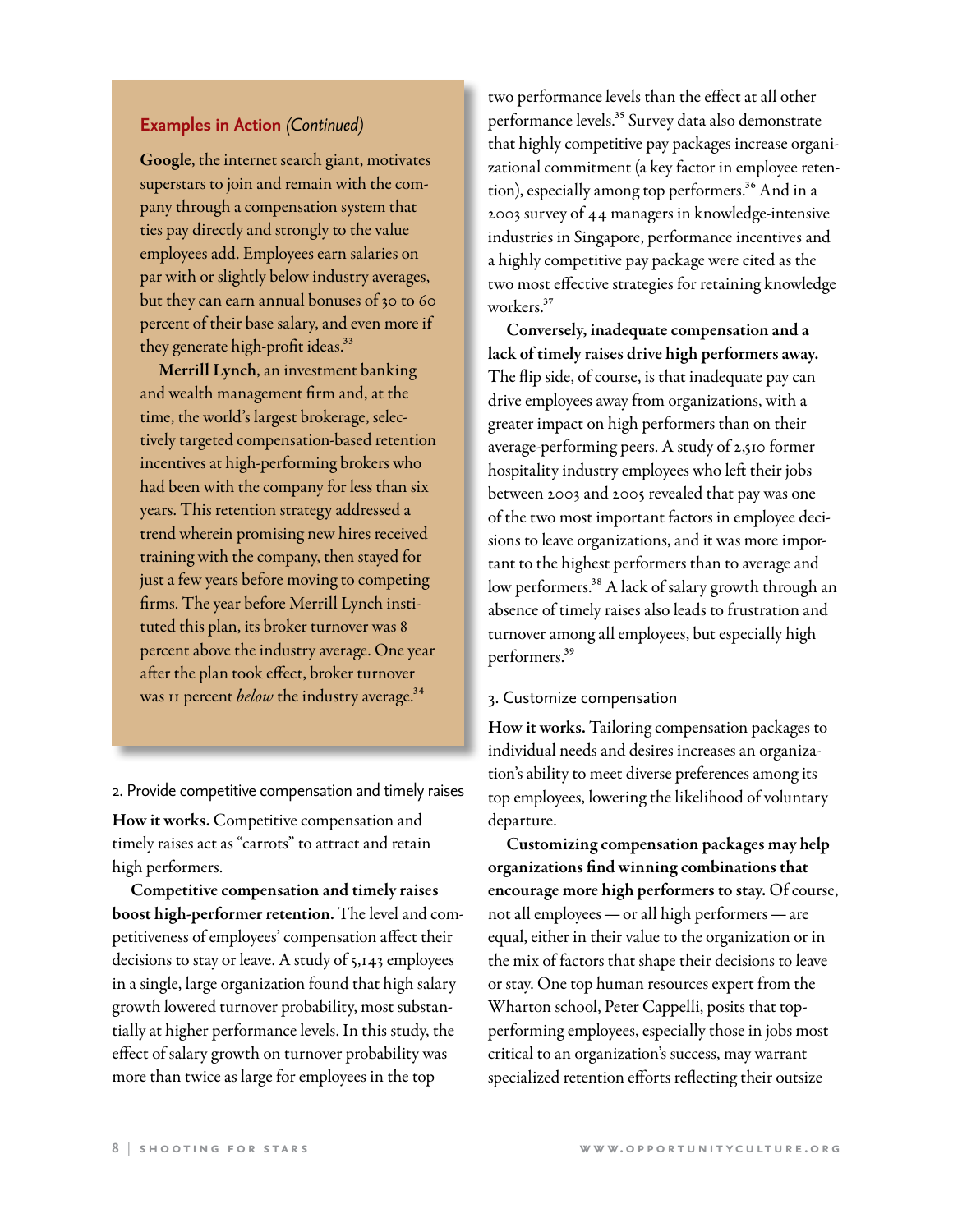value to the organization.<sup>40</sup> Employers can also build flexibility into compensation systems that allows high-performing employees to personalize their compensation. International professional services firm Deloitte advises its client organizations to allow employees to choose from a menu of options including base salary, bonuses, pensions, and benefits, and even non-monetary variables such as work-life balance and the freedom to move among departments or choose theirprojects.<sup>41</sup>



#### **Give High Performers Mountains to Climb**

Achievement, recognition, advancement, and growth have long been regarded as keys to building and sustaining employee motivation.42 All four of these factors are wrapped up in an organization's opportunities for advancement. Like performance pay and customized incentive packages, opportunities to advance within an organization increase retention rates of all employees, but especially high performers. Although salary increases also typically accompany progress within an organization, the opportunities for advancement themselves boost retention among high-performing employees.

How it works. Firms generally offer advancement through promotions, which serve as major markers of sustained achievement, validating quality and reflecting employees' increasing value to the organization and the profession over time. Careers with many paths, each with multiple opportunities to advance, enable continuous career growth, ensuring that employees always have new goals in their sights.

All employees are more likely to stay where they have opportunities to advance. Promotions can increase retention of high performers by increasing retention of all employees. A 1994 meta-analysis concluded that promotions increase retention among employees of all performance levels, a finding bolstered by numerous subsequent empirical investigations.43 In the Swiss bank study noted above, after

controlling for pay growth and bonuses, researchers found that promotion rates decreased the likelihood of turnover across the board.<sup>44</sup> And in 2003, researchers surveyed 205 department salespeople and 197 insurance agents, finding that *perceptions* of advancement opportunities alone can contribute to employees' organizational commitment and lower their voluntary turnover.<sup>45</sup>

Managers at the 100 largest private and public organizations in Belgium have also highlighted the central importance of advancement opportunities to retention. Those surveyed indicated that a lack of advancement opportunities was one of the two most important reasons for voluntary turnover, along with pay, and that *satisfaction* with advancement opportunities played a significant role in employees' decisions to stay.<sup>46</sup>

While an organization's ability to increase pay is limited by fiscal realities, the ability to create or expand opportunities for career progress is more a matter of will than dollars and cents. Nearly half of those Belgian managers created advancement opportunities as a retention strategy, making it the second most widely used retention strategy, after increasing training and development.<sup>47</sup>

High performers care more about advancement opportunities than low performers. Research repeatedly suggests that advancement opportunities matter far more to high performers, and are thus a powerful tool for retaining them. For example, in a 2009 survey of 24,829 leisure and hospitality industry employees, the highest performers were nearly three times more likely than the lowest performers to cite advancement opportunities as a reason for staying with the organization.<sup>48</sup> Along the same lines, in the 2007 study of 2,510 former hospitality industry employees noted above, high performers rated the *lack* of advancement opportunity as critical to their decision to leave and significantly more important than all other factors besides pay.<sup>49</sup> Similarly, a survey measuring nurses' job satisfaction found that among those who planned to quit, high performers were less satisfied with promotion opportunities than low per-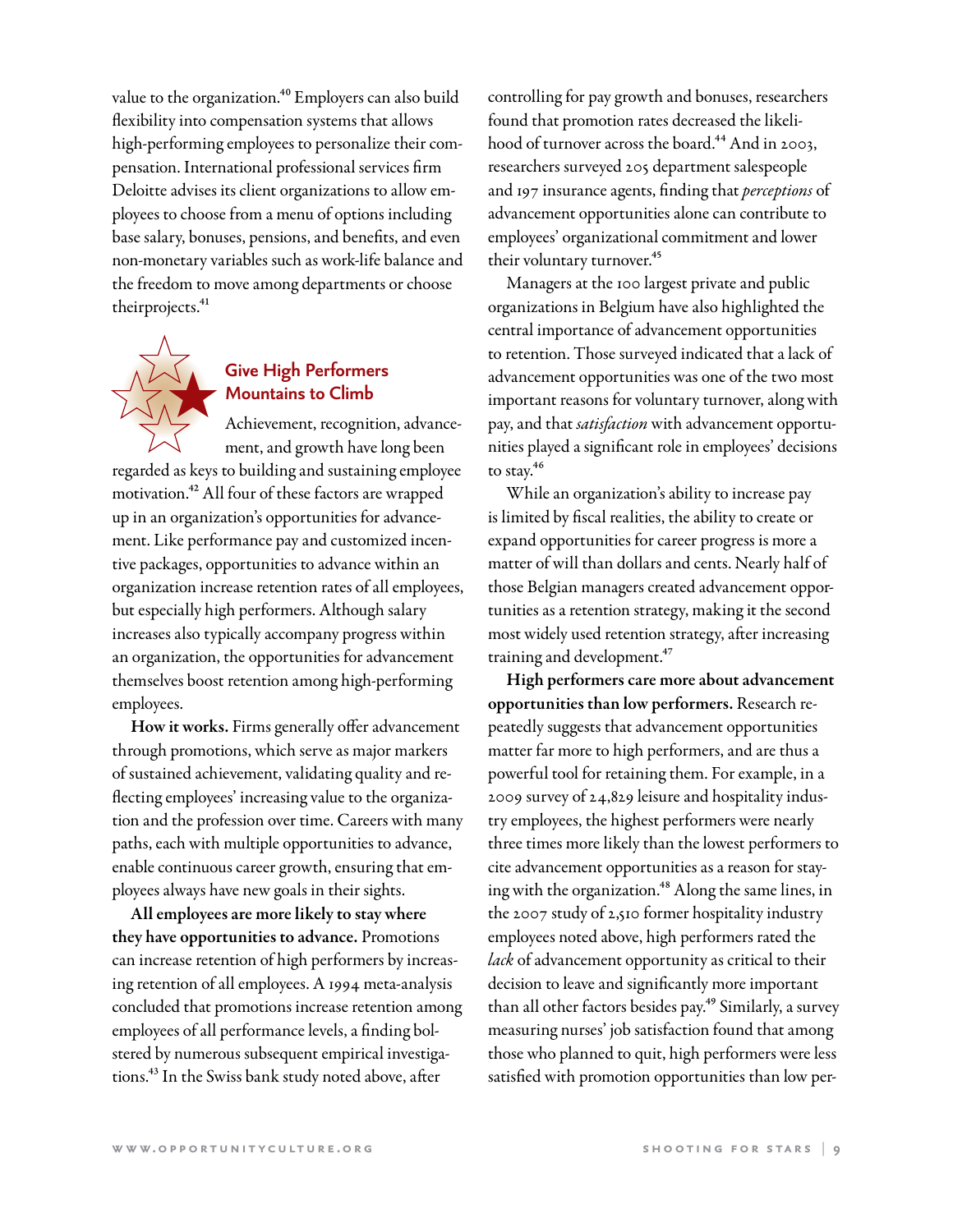#### **Examples in Action**

At Procter & Gamble, a Fortune 500 company and manufacturer of consumer goods, new hires work with managers from the day they come on board to plan their career progression, building what the company refers to as "career development currency." The company identifies and targets high-potential employees for advancement to "destination jobs," through a series of well-defined steps that employees will take only if they continue to deliver exceptional performance. The attrition rate at Procter & Gamble, including retirements, is 7.5 percent, very low among business and professional organizations.<sup>51</sup>

Fleet Bank, a successful New England bank until later acquisition, regularly used promotions to increase retention among its higher performers. The company studied the practice using statistical modeling and determined that employees who had been promoted in the past year were 11 percent less likely to leave than similar employees who did not receive a promotion. Those who had been promoted within the past year were substantially less likely to leave even if they did not receive higher-thanaverage salary increases. The bank also found that its younger employees valued mobility within the firm even more highly than pay, which researchers suggest may have been because promotions promised better protection than savings in the event of layoffs.<sup>52</sup>

formers. Moreover, high performers who planned to quit were less satisfied with promotion opportunities than all nurses (both low and high performers) who planned to stay.<sup>50</sup>



#### **Design Flexible and Challenging Work Roles**

High-performing employees who are challenged by their work are more likely to remain with an

organization.53 While promotions and career ladders signify forward movement or an upward climb, high-performing employees also value opportunities to step into new roles or take on new challenges, even if they do not involve linear advancement. High performers also respond to opportunities to customize work and tailor their jobs to their specific skills and interests. Organizations that challenge high performers, give them autonomy over their work, and align job responsibilities with what matters most to individual employees are more likely to retain their stars.

#### 1. Offer challenging work

How it works. Organizations put into place systems that continually challenge employees to fully use their abilities, take on new work, or innovate as part of their assigned job duties. The challenge and the opportunity to demonstrate creativity increase engagement and retention of high performers.

High performers stay where they have opportunities to shine . . . Aside from pay and advancement opportunities, the job characteristic that high performers value most highly is the opportunity to use their skills. In the hospitality industry study noted above, researchers found that the opportunity to use skills topped benefits, work hours, and co-workers in its importance to high performers. High performers also valued the opportunity to use their skills significantly more than did their average and low-performing colleagues.54

. . . and where they are fully engaged by their work. Challenging work keeps high-performing employees engaged, which in turn can lead to higher retention.55 "Engagement" has been defined as "the extent to which employees 'go the extra mile' and put discretionary effort into their work—contributing more of their energy, creativity and passion on the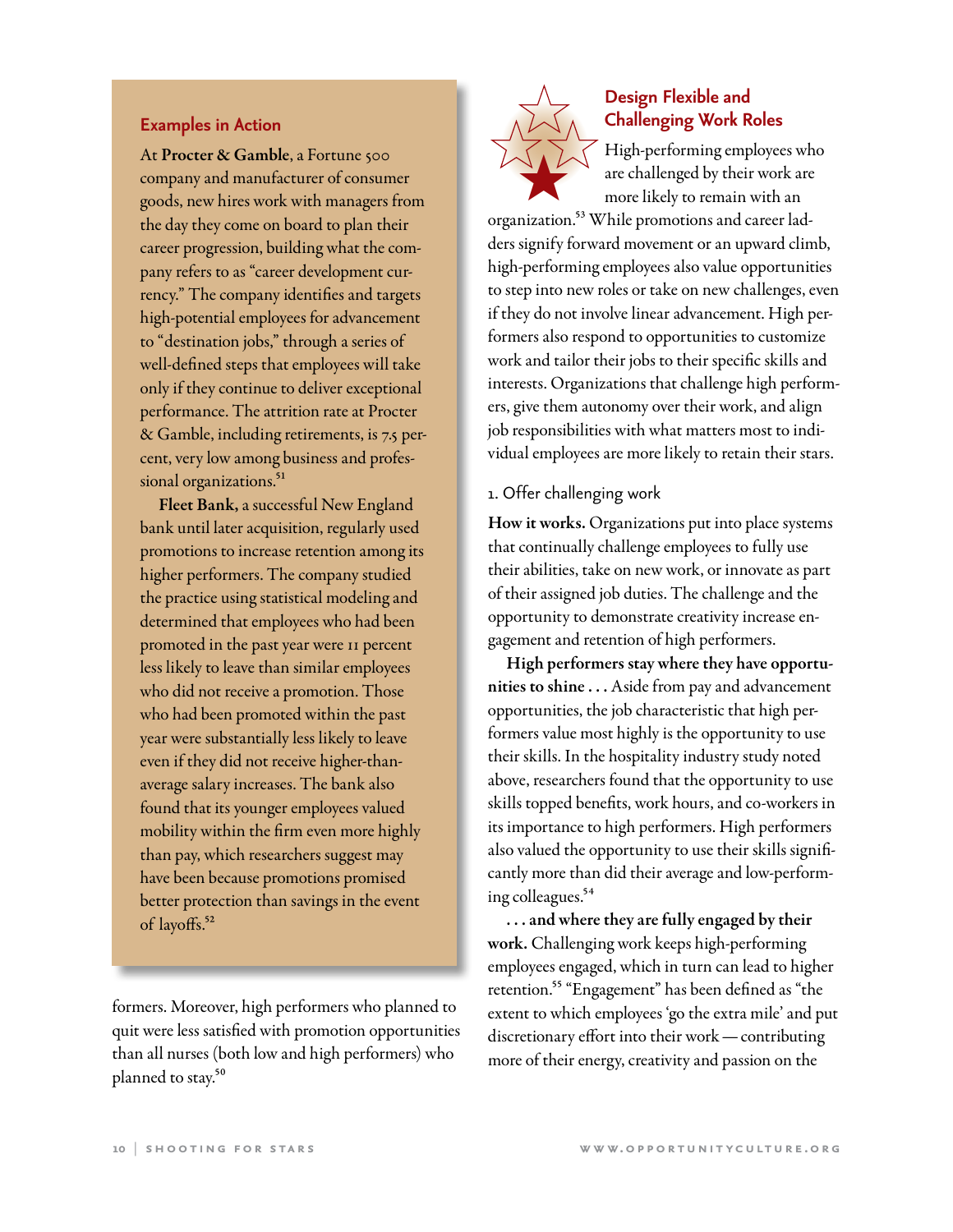

Source: Towers Perrin (2008). Towers Perrin assesses employee engagement levels based on responses to questions that measure connections to an organization across dimensions of engagement: rational, emotional, and motivational. Engaged workers scored highly in all three dimensions; disengaged workers scored poorly in all three dimensions.

job."56 A 2008 survey of nearly 90,000 employees at midsize to large organizations across a wide variety of industries and 18 countries found that doing exciting, challenging work was one of the most important drivers of employee engagement. And those who were most engaged in their work were far less likely than others to look for different jobs or plan to leave the organization.<sup>57</sup>

One way employers can keep their stars engaged is by involving them in the organizations' most vexing challenges. Leaders from the Corporate Executive Board's Corporate Leadership Council observed a large manufacturing organization, a global information services firm, and technology titan HP, and discovered that they all included rising stars in discussions about key strategic issues facing their busi-

nesses. This approach can help stars develop their own leadership skills and can also bring them into direct contact with senior leaders, improving engagement, organizational commitment, and retention.<sup>58</sup>

#### 2. Tailor jobs to individual-specific needs

How it works. Companies tailor job design to high performers' interests or existing skills, or give employees substantial autonomy and responsibility over their work. They build into work roles and job descriptions a flexibility that enables them to respond to high performers' interests and talents. Catering to individual-specific characteristics makes it easier for employees to excel and grow without formal advancement, and also increases the employees' sense of "fit" with the organization.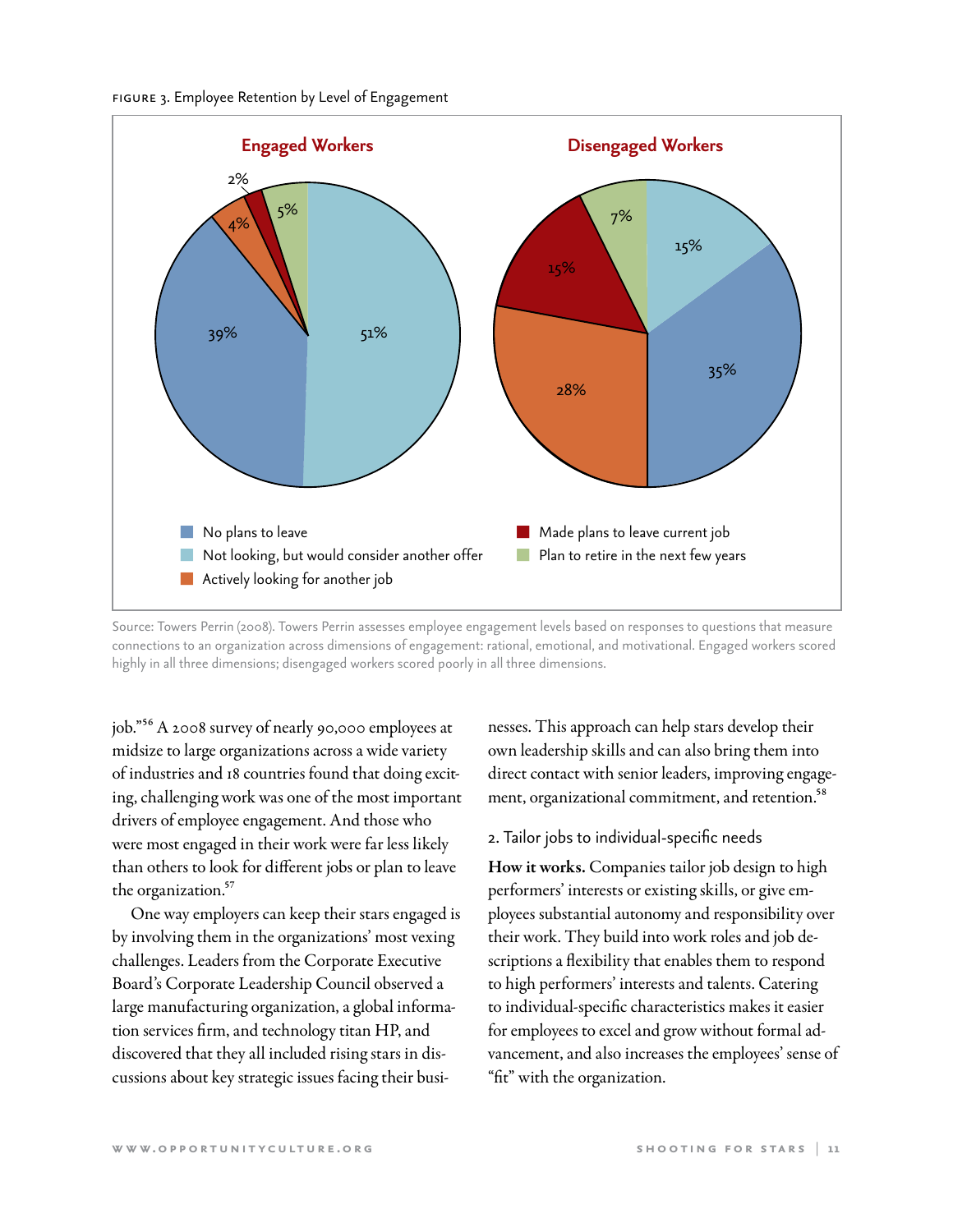#### **Examples in Action**

General Electric, a global infrastructure, finance, and media corporation, and Goldman Sachs, a global investment banking and securities firm, both use "stretch goals" to challenge and keep their highest performing managers. Stretch goals are those that managers do not know how to reach, and so require fresh thinking. These companies have found that stretch goals give high performers opportunities to work at peak creativity and efficiency, signal their value to the organization, and accelerate their individual development.<sup>59</sup>

Google's organization-wide policies encourage developers to devote up to 20 percent of their time to noncore initiatives, with the specific goal of attracting and retaining high performers.<sup>60</sup> The company has also developed an algorithm using data from employee pay and promotion histories, performance reviews, and other information to determine who is most likely to leave. In part, the company uses the algorithm to identify high performers who feel underused, a key complaint of those who are thinking about leaving and therefore crucial information the company can use in targeted retention efforts.<sup>61</sup>

Procter & Gamble strategically places top performers in high-stress, "live-fire" roles. Managers look to fill these positions with rising stars who have adequate qualifications and excellent leadership skills, but who also have developmental gaps the positions can help fill. Through this program, the company keeps its highest performers engaged through challenging work while also preparing them for promotion and movement to leadership roles.<sup>62</sup>

"Sculpting" jobs can retain high performers. High performers want to be able to grow professionally without having to earn promotions or switch organizations. Research and case examples suggest that tailoring jobs to meet an employee's interests and skills can therefore be a powerful strategy for high-performer retention. For example, a 1985 metaanalysis of 20 experiments dealing with attempts to reduce turnover, involving about 6,500 subjects, found job enrichment—reconfiguring a job to make it more satisfying—to be a strong retention strategy for all employees, including high performers.63 In addition, a 2005 survey of 472 professionals from a large international engineering company found that employees of all performance levels preferred job enrichment—such as by structuring a manager's role to give her more decision-making authority—even to lateral or vertical career moves.<sup>64</sup>

Customizing work assignments can also increase retention among high performers by aligning jobs with their interests, personalities, and passions.<sup>65</sup> A 2010 survey of 589 managerial and professional workers in a multinational East Asian company found job design to be correlated with high performers' commitment to their organizations, where job design included job autonomy, the ability to set rules and goals for one's work, and the level of challenge in the role.<sup>66</sup>

Many organizations have found that when they make it possible for high-performing employees to alter their job responsibilities, it becomes more likely that the employees will stay. A 2005 survey revealed that 80 percent of Fortune 500 companies have formal internal mobility programs in place specifically to improve retention rates. The vast majority of these companies (89 percent) prohibit low performers from using the programs.<sup>67</sup> Coca-Cola, Duke Power, and the Gap all encourage employees to change positions or roles within their organizations.<sup>68</sup> Other companies have started using "internal job boards" to assist high performers in finding new assignments within the organization instead of looking elsewhere. After Dow Chemical Co. started posting all job openings on an internal job board, internal job changes doubled and turnover in the company fell by half.<sup>69</sup>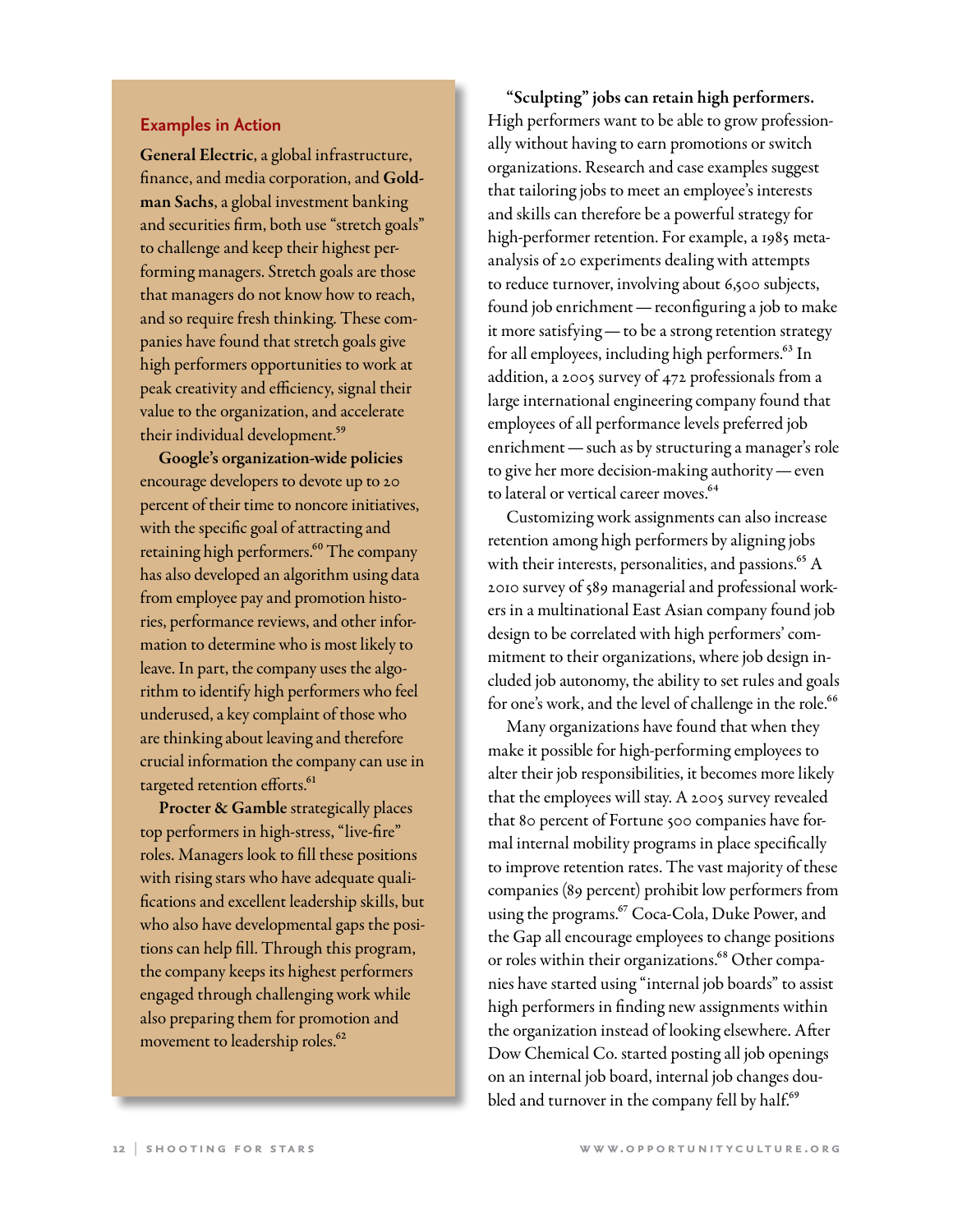

#### **Build Lasting Teams**

Employers frequently use hiring processes to determine a candidate's "fit" with the organization and predict who will add the most to the

firm. But research suggests that it is also possible to use the hiring process to predict whether prospective employees will stay, enabling organizations to hire those they are more likely to retain. Organizations can also increase the odds of retention by conveying clear, accurate information to prospective hires about what working for the organization is like. Once new employees are on board, researchers have found that high performers want to work with other high performers. Organizations that assign work in ways that maximize that interaction, therefore, are more likely to retain their top talent.

1. Increase retention through smart hiring

How it works. Well-crafted hiring processes can serve three main purposes: enabling employers to identify candidates who are most likely to perform at high levels; identifying candidates who are least likely to leave the organization; and communicating an accurate impression of what it is like to work with the organization. Each of these increases the chance that new hires will choose organizations where they fit.

Organizations can increase retention by hiring candidates who are more likely to stay. Research suggests that much of the data available to employers during the hiring process can accurately predict employees' later voluntary turnover. In addition, some of the variables that accurately predict turnover—such as a candidate's job history, personal connections to the employer, and self-confidence —also accurately forecast job performance. As a result, organizations can use these variables to hire employees who are both more likely to perform at high levels and to stay.

In 2005, researchers studied the relationship of pre-hire variables and voluntary turnover in a sample of 445 job applicants at nonprofit and for-profit

organizations. A follow-up 2009 study by the same authors analyzed the issue with a group of 119 job applicants at a large financial company. In both studies, researchers found similar mixes of pre-hire variables that were predictive of employee's voluntary turnover. These included:

- → *Biographical measures*—the length of time the employee spent in his or her prior job, number of jobs held in the past five years, number of friends and family in the organization, and whether the applicant was referred by an existing employee;
- → *Dispositions*—the employee's self-confidence and decisiveness;
- → *Pre-hire attitudes*—the employee's expressed desire for the job and overt intent to stay; and
- → *Personality traits*—the employee's conscientiousness and emotional stability.70

All of these factors predicted employees' voluntary turnover within six months of hiring, across various types of organizations. The two personality traits, added in the 2009 study, continued to predict voluntary turnover for two more years.<sup>71</sup> Most of these variables were also connected to an employee's job performance: length of time in the most recent job, employee referrals, and the number of friends and family in the organization were found to accurately predict an employee's job performance in the first six months. In addition, the two personality traits predicted employees' job performance beyond the first six months.<sup>72</sup>

Managing applicants' expectations can lower turnover rates. Research suggests that retention can have a direct relationship to the employer's communication during the hiring process about the organization and the job.<sup>73</sup> When an employer offers applicants candid glimpses of the jobs and organization, their increased understanding of the position they are taking can reduce the chances of turnover later. These findings arose from a 1998 meta-analysis of 29 field studies and 11 laboratory studies, where the researcher found that realistic job previews presented before and immediately after hiring reduced volun-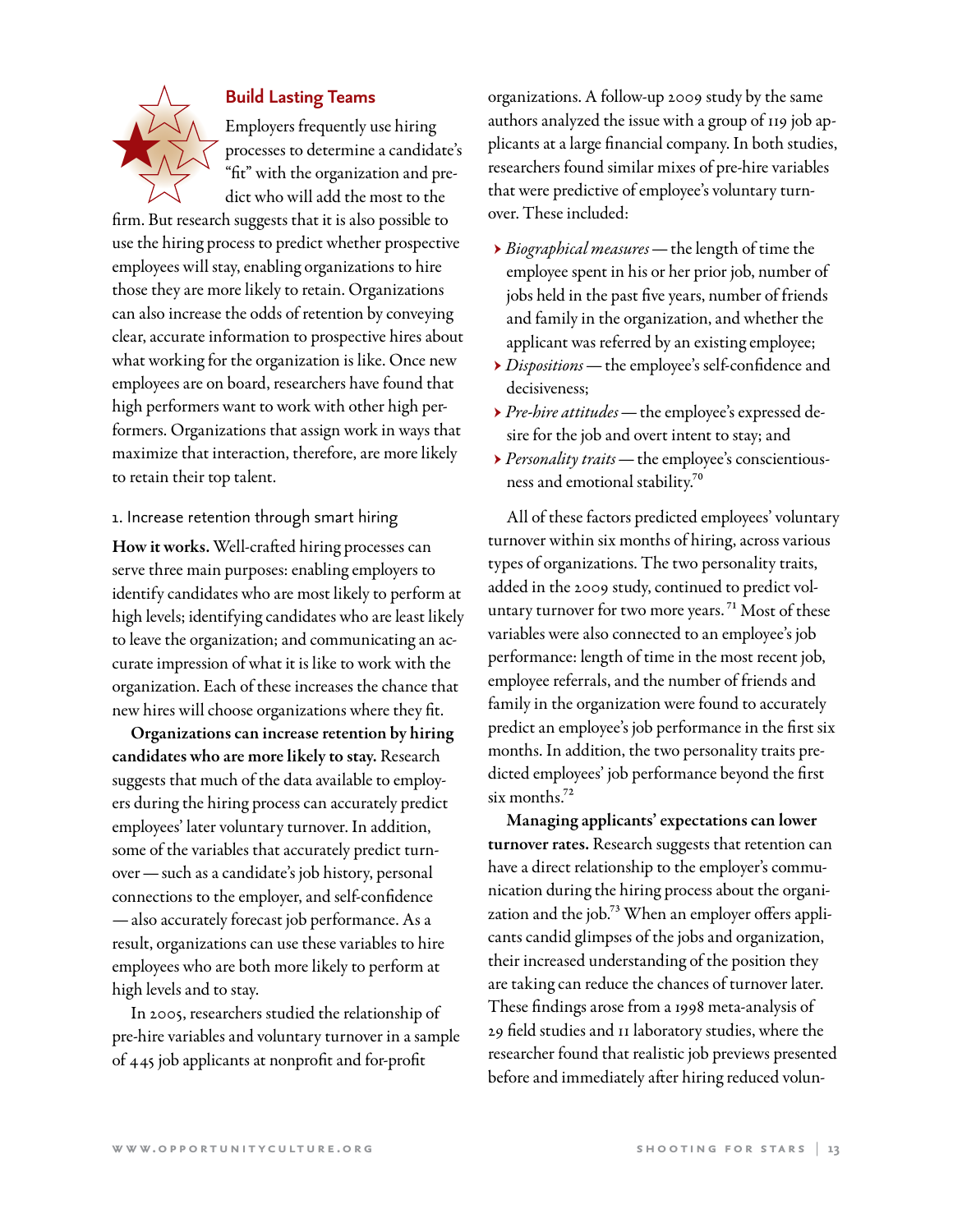#### **Examples in Action**

SAS Institute, a large software firm, boasts a turnover rate of less than 4 percent, compared with an industry average of 22 percent.<sup>77</sup> SAS fills more than half of its job vacancies through employee referrals (23 percent) and internal promotions (28 percent).<sup>78</sup> The company has also developed data mining software, available for sale, to aid other companies in determining which employees are at greatest risk for voluntary turnover, the most significant reasons that cause employees to leave, and whether top performers are at risk of leaving.79

Southwest Airlines uses a hiring system that screens for employee "fit" using candidate performance on tests that were developed by observing existing employees' behaviors. The company credited this hiring system with generating its very low turnover rate — consistently less than 5 percent, compared with an average turnover rate in the airline industry of 20 to 30 percent. $80$ 

Capital One, a financial services company and member of the Fortune 500, has a turnover rate of less than 10 percent. After years of experience, the company has concluded that employees who are recruited through its internal referral program are stronger applicants for new positions *and* tend to stay longer with the company. As a result, the company places a strong emphasis on its internal referral program, with almost half of new hires generated by employee referrals.<sup>81</sup>

Case studies indicate that coffee giant Starbucks, investment bank and securities firm Goldman Sachs, health food mecca Whole Foods Market, and retailer The Container Store all seek to provide realistic job previews to applicants or new hires to later improve retention. These companies have each developed programs to help good "fits" hit the ground running, while helping others self-select out of positions in which they would be unlikely to thrive.<sup>82</sup>

tary turnover.<sup>74</sup> Realistic job previews that occur after hiring are also effective at increasing an employee's performance.<sup>75</sup> The more realistic a preview, the better prepared the applicant will be to jump into a job with eyes wide open, or to opt out before accepting a job and later departing based on unrealistic, unmet expectations.76

#### 2. Group high performers together

How it works. Companies assemble teams of high performers, either to work jointly on projects or to serve different but mutually enhancing functions within the organization. Because high-performing employees prefer working with high-performing peers, this leads to stronger collective performance and lower turnover among high performers across the organization.

Grouping high performers together improves retention *and* performance. Stars perform better and are more likely to stay with their organization when they are surrounded by other high performers.83 Companies often fall prey to the idea that you can be successful with one or two top performers what a trio of scholars has called the "lone-star myth."84 But research and experience suggest that without the company of equally talented colleagues, high-performing employees are less likely to excel at their jobs or stick around for very long.<sup>85</sup> In particular, surrounding high performers with equally talented colleagues has the advantages of creating synergistic outcomes in team settings and enhancing the reputation of the organization, which can open doors and create greater access to outside resources.<sup>86</sup>

Using panel data on top-performing security ana-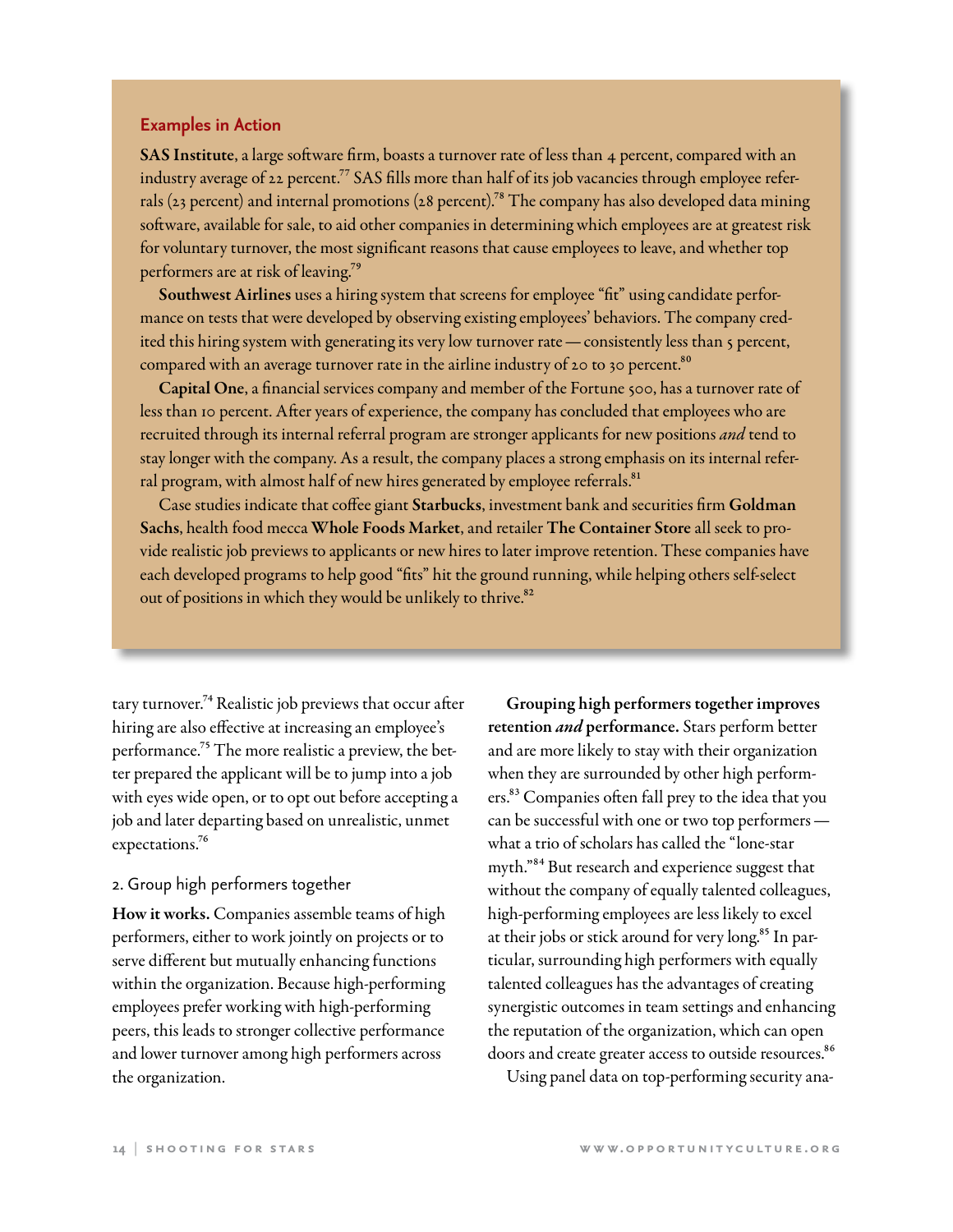lysts over a nine-year period, two researchers demonstrated that the quality of high performers' colleagues significantly affects the quality of their work. Their analysis suggests that high performers do not "own" their performance, even in knowledge-intensive work and with a history of strong past performance. Instead, the quality of their close colleagues most significantly affects their ability to maintain their performance.<sup>87</sup> Having other high performers on their team also significantly increases retention, as does having high performers in complementary roles within the organization.<sup>88</sup>

Google is perhaps the company best known for grouping high performers together as a targeted retention strategy. The company uses a rigorous hir-

Without the company of equally talented colleagues, high-performing employees are less likely to excel or stay in their jobs.

ing process to bring in only exceptionally talented employees, and then groups these individuals in small teams to work on complex issues. The company has based this strategy on its experience that hiring "mediocre" employees to work in small teams makes it more difficult—if not impossible—to attract and retain stars.<sup>89</sup>

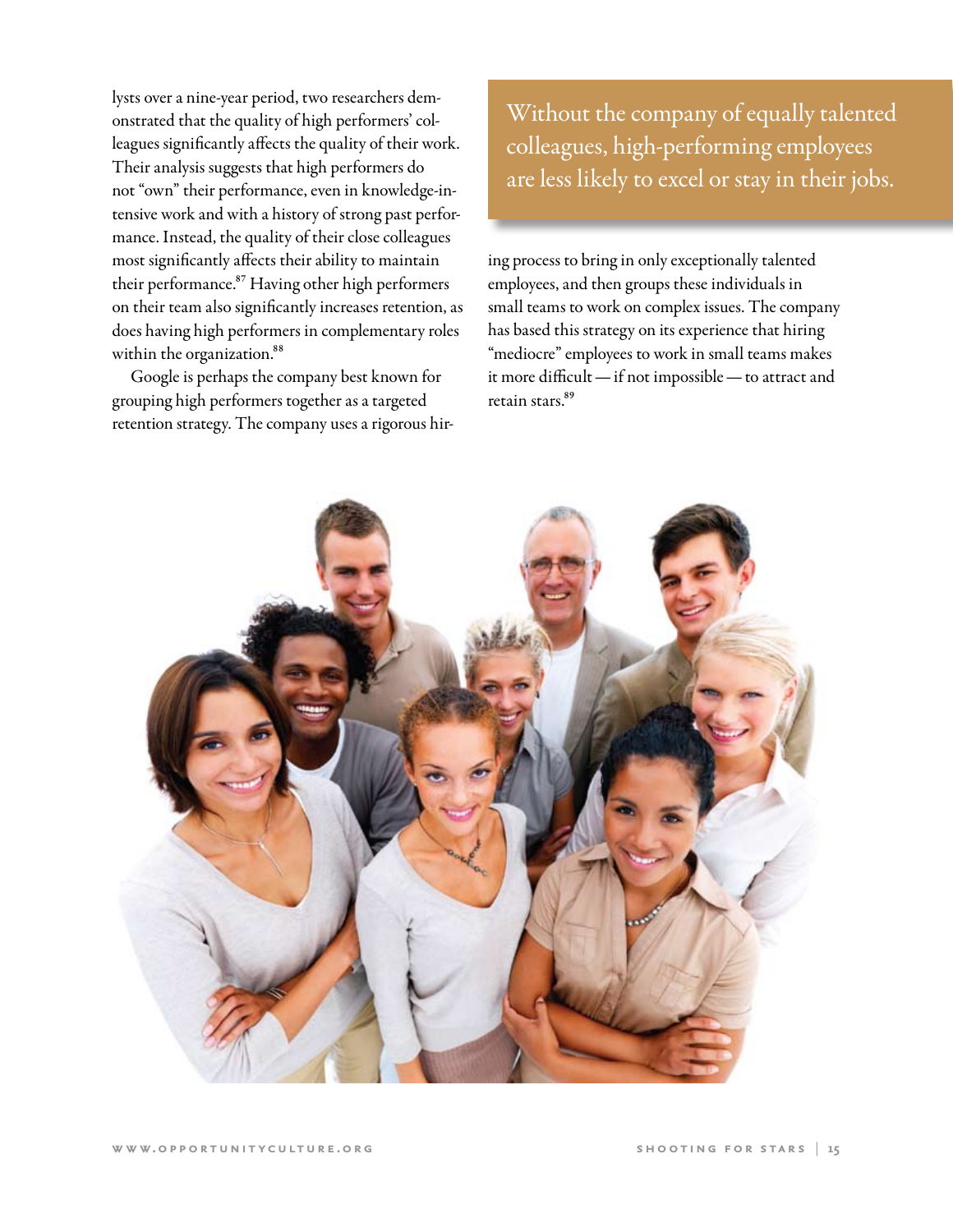## Additional Strategies for Retaining High Performers

#### **Organizational Characteristics that Affect Retention**

The research and case studies from sectors outside education are replete with examples of strategies that significantly increase retention. The four strategies outlined above are the ones best supported by a robust research base that spans years and diverse organizational settings. Additional approaches, however, have shown some success and may be effective for retaining top talent in some organizations. We briefly outline each of these strategies below.

- → Enhance organizational prestige. An organization's reputation in the community or relevant industry is more important to high performers than other employees. In an open-ended survey of 24,829 employees in the leisure and hospitality industry, researchers found that high performers cared far more about organizational prestige than low performers as a reason for staying with an organization.90 Goldman Sachs has taken advantage of this perception to retain its highest performers by infusing its hiring process with a "culture of exclusivity" that helps the company appeal specifically to high performers.<sup>91</sup>
- → Train and mentor high performers. When they are well-designed and carefully implemented, training and mentoring programs have been shown to decrease employee turnover, including among high performers. Using a 2005 survey of more than 1,000 Army officers, one group of researchers has found that mentoring, especially by supervisors, increased organizational commitment among military officers.<sup>92</sup> Similarly, a 2009 survey of 315 health-care employees showed that mentoring can significantly decrease turnover by building increased commitment among employees with mentors.<sup>93</sup> Among its many retention strategies, General Electric uses highly regarded training programs to reward high performers and put them

on the company's leadership track. According to GE leaders, the prestige combined with the training itself have made the programs a valuable tool for recruitment and retention.<sup>94</sup>

- → Provide lifestyle perks. A natural outgrowth from the customized compensation packages mentioned above are "lifestyle perks"—various types of non-financial benefits—that can be used to retain stars whom an employer does not want to lose. The SAS Institute offers employees a unique set of benefits ranging from a fitness center and on-site childcare to free M&Ms on Wednesdays. The company also has a relaxed dress code and encourages employees to work 35-hour weeks. Researchers who have studied the company link the perks and the unique organizational culture they generate to the company's remarkably low turnover rate of less than  $4$  percent.<sup>95</sup>
- → Open lines of communication between employees and company leaders. Finally, an organization's intentional efforts to foster transparency and clear communications throughout the company can improve employee retention. Essentially, when employees have ways to voice their opinions, they are more likely to resolve concerns or "feel heard," and thus decide to stay in their positions. This finding arose from an analysis of data from companies invited to submit applications for Fortune Magazine's "100 Best Companies to Work for in America," including organization-level questionnaires and employee attitude surveys. The researchers found that having an ombudsman, call hotline, complaint center, grievance process, and other processes for addressing perceived injustices helped mitigate increases in voluntary turnover.<sup>96</sup> Similar studies of the health care industry have found that high numbers of options for employees to voice dissatisfaction, receive constructive feedback, and change negative aspects of their work situations were associated with higher retention rates.<sup>97</sup>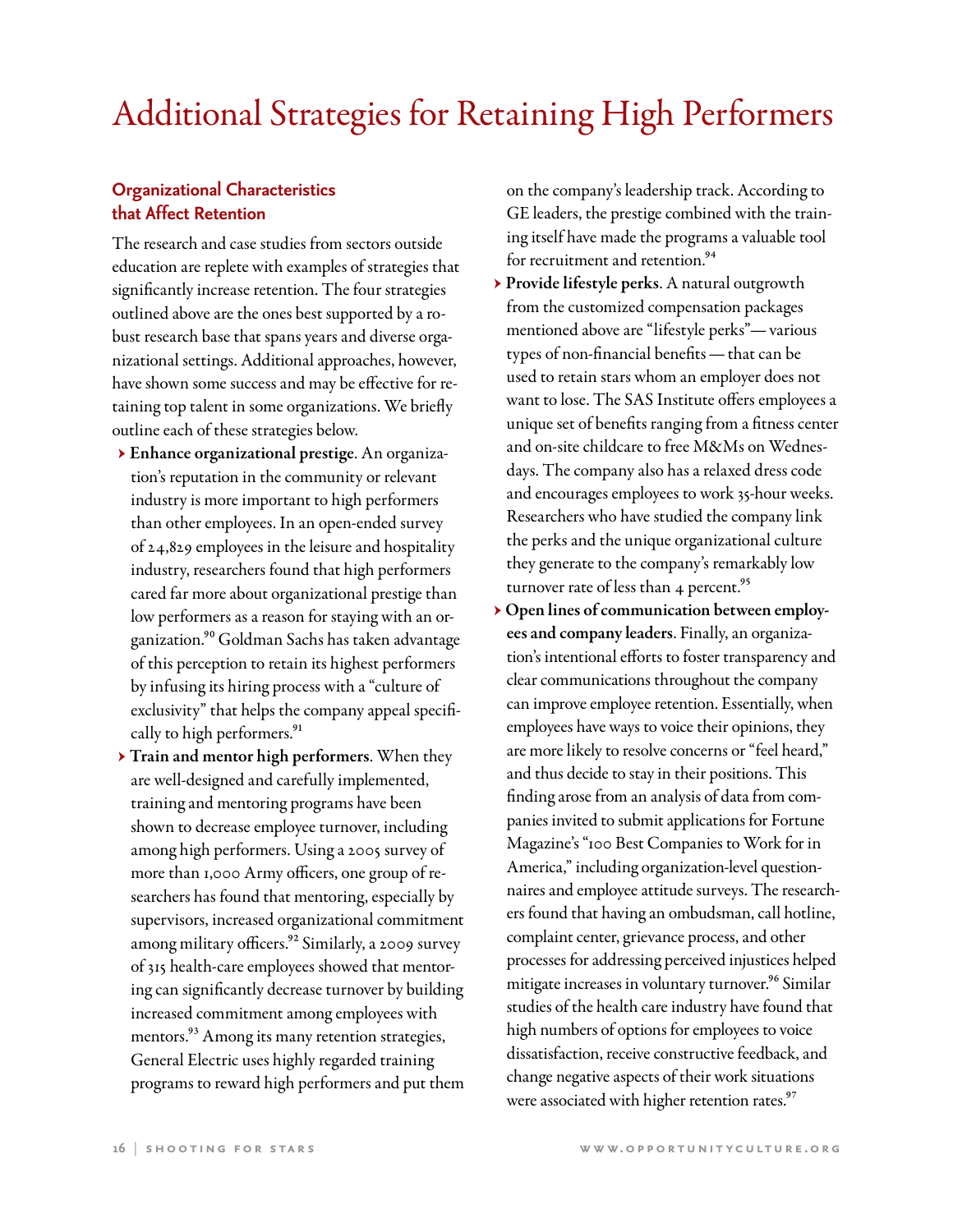#### **Go to the Mat for the Best Employees**

The retention strategies discussed in this report are most commonly thought of as organization-wide initiatives. But retention efforts can also be focused more narrowly, on specific, well-defined groups of employees or even on individual high performers. In short, if any of the systemic strategies discussed above do not succeed in keeping a high-performing employee that the organization wishes to retain, employers will "go to the mat" to keep the individual.<sup>98</sup> This might involve higher compensation, a new job role or work assignment, a combination of "lifestyle perks" described above, or any number of other individualized approaches, based on what matters most to the employee.

The most successful organizations use both types of strategies—a combination of organization-wide techniques designed to maximize overall retention, together with focused strategies that enable managers to do what it takes—to give them the greatest chances of keeping stars.

#### **Prepare for Some Inevitable Departures**

Turnover is inevitable. But organizations can still maximize the value they derive from stars—even when they leave. Today, companies in many industries increasingly accept the inevitability of turnover and supplement their traditional retention measures with an adaptability that allows them to respond effectively when top talent departs. Research and experience from across sectors yield four primary strategies that can help organizations successfully manage the inevitable departures of some of their stars.

- → Retain relationships with departing stars. Companies that remain on good terms with high performers after their departure can benefit long after employment ends. Strong relationships with successful former employees can yield formal or informal collaboration on projects and a positive portrayal of the organization among the former employee's new colleagues and contacts.<sup>99</sup>
- → Generate positive non-hires. Applicants who are turned down for a job may later become the organization's employees. They might also be future customers, either as individuals or as employees of suppliers, customers, or partners. Experience suggests that they will carry their hiring experience with them long into the future, so the more positive an organization can make the process and initial rejection, the more likely benefits are to accrue down the line.<sup>100</sup>
- → Use post-employment contracting. Organizations can use short-term contracts or project-based hiring to keep a high-performing employee who might otherwise leave the organization entirely.<sup>101</sup>

The best approach to high-performer retention may ultimately be a portfolio of initiatives that includes organization-wide policies, actions to keep individual high performers, and practices to maintain positive relationships with departing stars.<sup>102</sup>

![](_page_18_Picture_10.jpeg)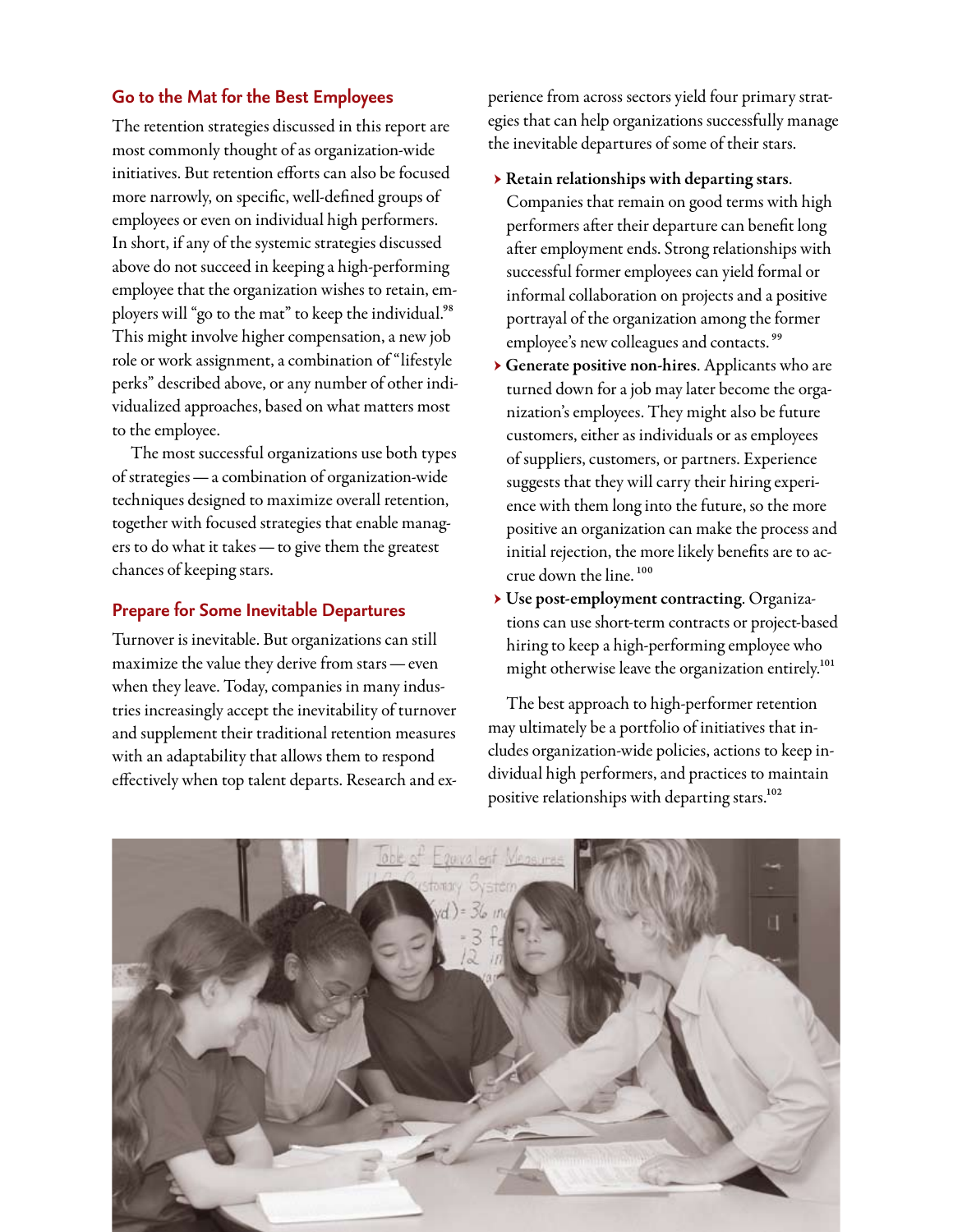## Applying Cross-Sector Lessons to k–12 Public Education

eeping great teachers in education—and specifically in instructional roles—is a national imperative. Students without great teachers are far less likely to catch up with their U.S. peers and to make advanced progress like their international peers. Dropping the turnover rate among top-quartile teachers by half would mean an additional 750,000 students *each* 

*following year* could benefit from these teachers' gap-closing, bar-raising progress.<sup>103</sup> But how? Heeding lessons from other sectors that have taken highperformer retention seriously is essential. Our nation's children—and the great teachers who could serve them for many more years—cannot wait while we reinvent the wheel.

Applying the research and experience of other sectors to education, here are starting steps for education leaders who are serious about keeping great teachers:

Make high-performer retention a top priority. This is perhaps the most important lesson from other sectors. Targeted, vigorous efforts to retain the people who are the best in a critical job start with the *will* to make it happen. It must be a top priority for leadership and the organization at large. Although some states, districts, and schools today may try to keep better teachers, the level of effort and success does not match the urgency of the need. Clear, vocal leadership about the need to keep more of the best will help get everyone moving in the same direction and send the right message to great teachers.

Set high-performer retention goals—and then measure success. Setting specific retention goals—such as reducing top-teacher turnover by half, or more—and tracking progress openly will send strong signals to all that retaining great teachers is a priority. Measurement will require five tasks:

- → *Measuring teacher effectiveness* using the best tools readily available. No organization has perfect measures, but using the best available makes sense;
- → *Identifying the cutoff point that defines "top teachers"* in the current pool—at a minimum, those who achieve sufficient student learning progress to close achievement gaps and move children forward to advanced work. Overall, the top quartile of teachers in the United States today meet this bar,<sup>104</sup> but the portion will be less or more in different districts and schools;
- → *Calculating baseline turnover rates* of top teachers;
- → *Setting a specific goal for reduction of turnover rates* among top teachers; and
- → *Measuring future retention rates* of top teachers.

These acts alone send a message that great teachers need to perceive: their exceptional contributions are valued. What's more, any determined principal, superintendent, school board, or state leader could take these steps tomorrow—*without* any major policy changes.

Use retention tactics that do not require policy changes—right away. Many of the high-performer retention strategies used in other sectors do not require significant policy changes to be implemented at the district, state, or national levels. Motivated leaders could implement these right now and start reaping immediate rewards for students. The possibilities vary according to current policies in each state and district. Leaders will find many options in the main body of this report. For example:

→ *Design flexible and challenging work roles* that use the specific strengths of top teachers, without removing them from instruction. One enormous area of opportunity is using various means to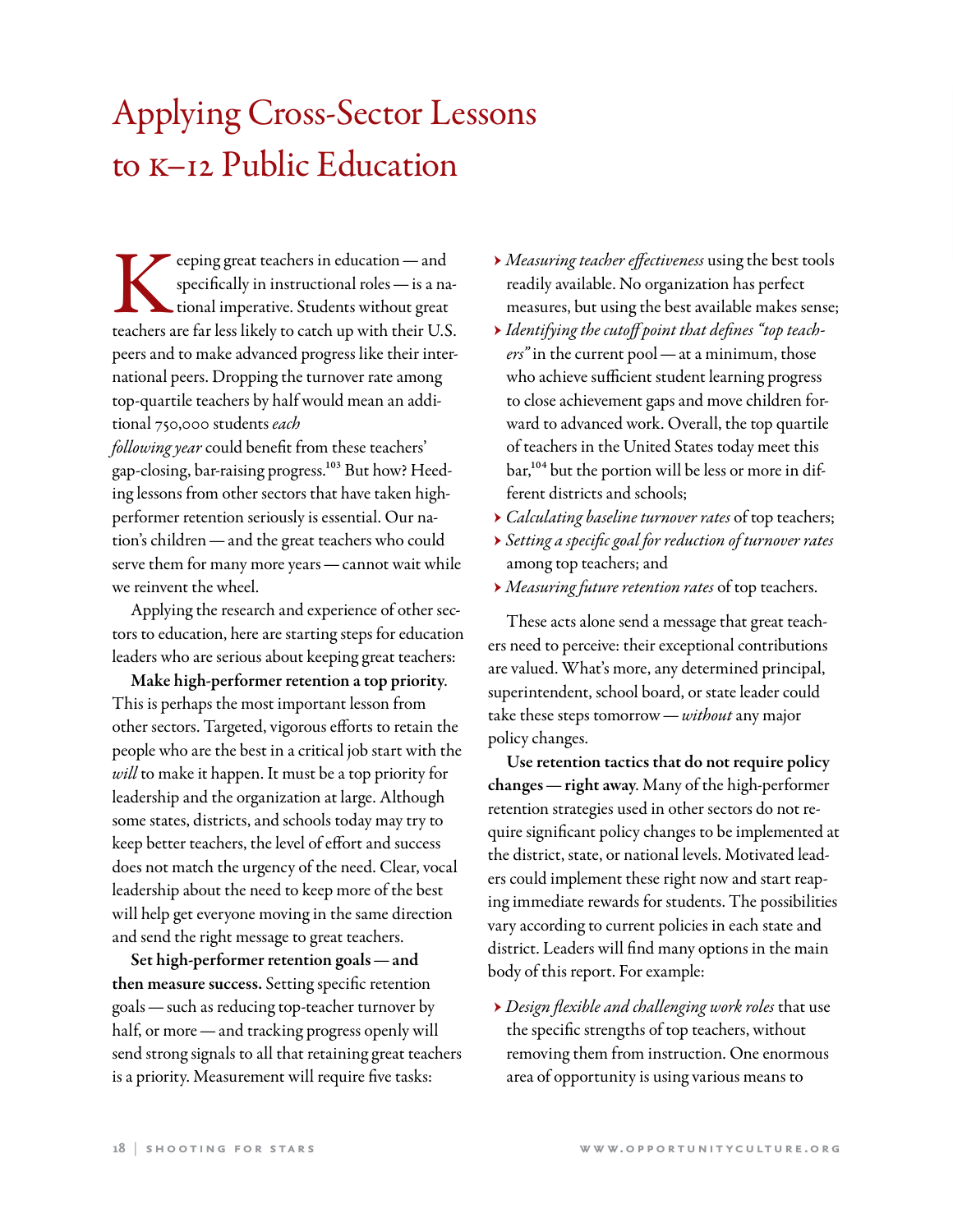Any determined education leader could take steps to keep more great teachers right away—*without* major policy changes.

extend the instructional reach of great teachers to more students within their existing work settings. We do not cover all the possibilities here, but most schools could immediately reduce the noninstructional duties of the best teachers and use existing technology to provide rote elements of instruction, while shifting far more top-teacher time into personalized learning activities with more students.<sup>105</sup>

→ *Build lasting teams*. This starts at hiring and extends to teachers' ongoing work. Schools and districts can immediately begin communicating the value of great teachers at the interview stage by telling them about the high performance expectations for all teachers and the extra opportunities available to great teachers. Openly conveying these values and opportunities will attract more top teachers from the start.

On the job, top teachers need opportunities to communicate and collaborate without fear of conveying their norm-breaking ambition. Leaders can create these opportunities formally or informally and can empower these groups with responsibility for high-value tasks, such as organizing materials all teachers need to achieve high progress with students, and professional development of other teachers.

→ *Customize actions to retain individuals*. Whether a star teacher needs personal time for temporary family matters, coaching and development to reach more children effectively, or other customized solutions, education leaders can meet many of these needs within existing policies. Identifying and focusing on the changing needs of individual top teachers is the first step.

Rebuild education policies to provide opportunities and rewards for our nation's great teachers — and the children they could serve.<sup>106</sup> Finally, we could do much more if we changed policies that block education leaders from providing opportunities to the best teachers. Current hiring, licensure, placement, tenure, pay, budgeting, and benefit policies—whether found in state laws, district policies, or collective bargaining agreements —have been designed to provide certainty for all teachers, rather than to provide opportunities for our highest performers. They often create barriers to providing the kind of retention-enhancing career opportunities and rewards that top performers disproportionately crave.

For example, pay and budget allocation practices make it nearly impossible to reward top teachers in proportion to their contributions and formally promote them within instructional roles. Although many new funding sources, both public and private, are offering temporary add-on money to pay for performance, these are likely short-lived solutions. Reslicing the compensation pie to allocate more money for teachers who achieve better results—especially for those who achieve them with more children—is a critical step for any state or district that wants to keep (and attract) more of the best over the long haul.<sup>107</sup>

We must retain public education's best teachers to improve our nation's schools. This report shares four key high-performer retention strategies that have succeeded in other sectors. It also explains several other tactics that may boost retention. By adopting and adapting these strategies in public education, administrators and policymakers will have a much better shot at keeping the best.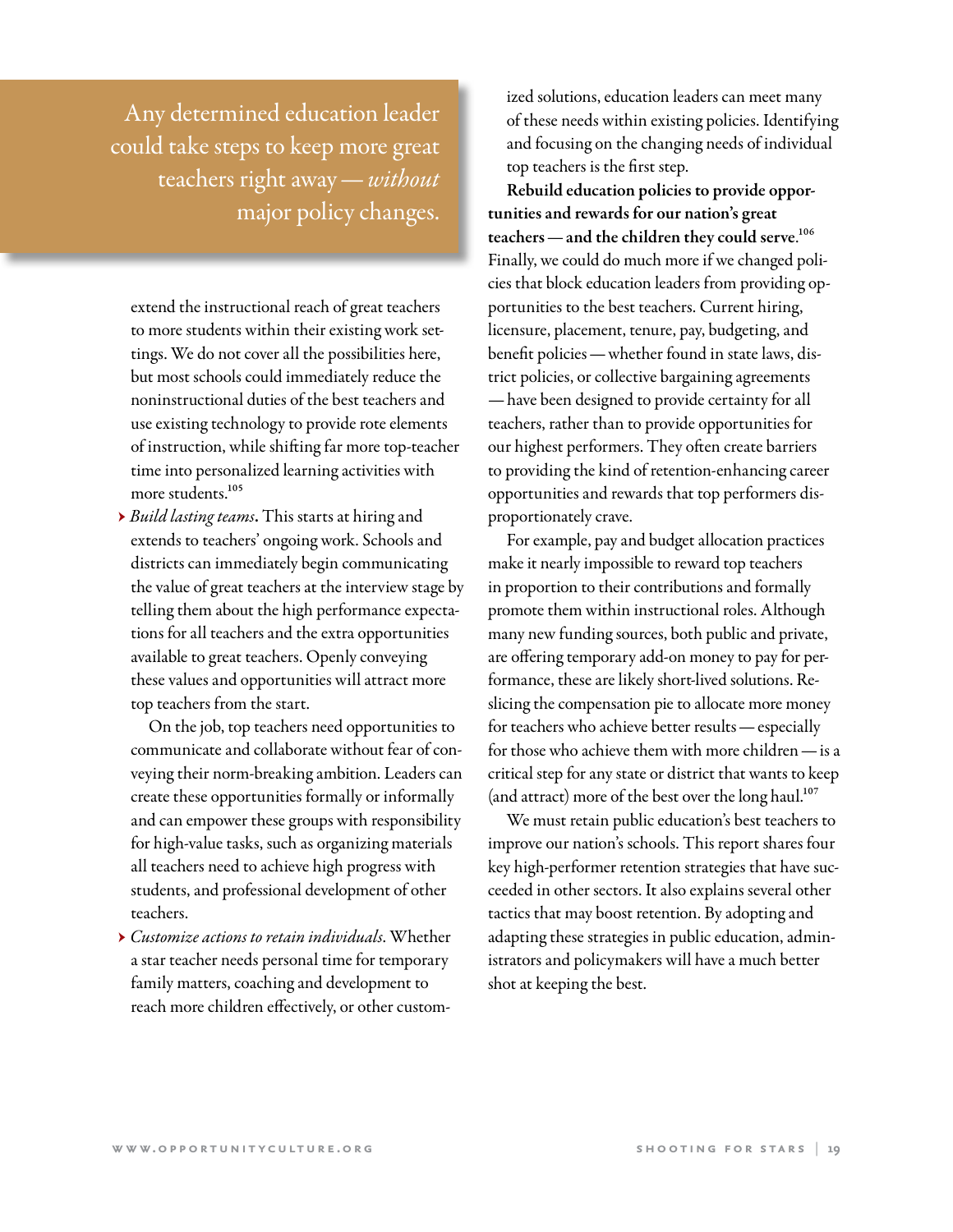#### **Notes**

1. B.C. Hassel and E.A. Hassel, *Opportunity at the Top: How America's Best Teachers Could Close Our Gaps, Raise the Bar, and Keep Our Nation Great* (Chapel Hill, NC: Public Impact, 2010). This is the number of children who would be taught by departing top-quartile teachers each subsequent year (about 1 million), minus the number taught by replacement teachers falling into the top quartile (about 250,000). Available:<http://www.opportunityculture.org>.

2. G.A. Strizek, *Characteristics of Schools, Districts, Teachers, Principals, and School Libraries in the United States: 2003–04 Schools and Staffing Survey* (Washington, DC: U.S. Department of Education, National Center for Education Statistics, 2006); J. Kowal, B.C. Hassel, and E.A. Hassel (Public Impact), *Financial Incentives for Hard-To-Staff Positions: Cross-Sector Lessons for Public Education* (Washington, DC: Center for American Progress, 2008). Available: [http://www.americanprogress.org/issues/2008/11/pdf/](http://www.americanprogress.org/issues/2008/11/pdf/hard_to_staff.pdf) [hard\\_to\\_staff.pdf](http://www.americanprogress.org/issues/2008/11/pdf/hard_to_staff.pdf).

3. Ibid.; B. Miner, "Teaching's Revolving Door," in *Keeping Quality Teachers Teaching: A special collection on teacher recruitment, retention, and quality* (Milwaukee, WI: Rethinking Schools, Ltd., 2009) 6–10. Available: [http://www](http://www.rethinkingschools.org/static/special_reports/quality_teachers/KeepingTeachersReport.pdf) [.rethinkingschools.org/static/special\\_reports/quality\\_](http://www.rethinkingschools.org/static/special_reports/quality_teachers/KeepingTeachersReport.pdf) [teachers/KeepingTeachersReport.pdf](http://www.rethinkingschools.org/static/special_reports/quality_teachers/KeepingTeachersReport.pdf).

4. Hassel and Hassel (2010).

5. R. Ingersoll and J.M. Kralik, *The Impact of Mentoring on Teacher Retention: What the Research Says* (Education Commission of the States, 2004). Available: [http://www](http://www.ecs.org/clearinghouse/50/36/5036.htm) [.ecs.org/clearinghouse/50/36/5036.htm](http://www.ecs.org/clearinghouse/50/36/5036.htm).

6. In 2008, the quit rate (voluntary turnover exclusive of retirement and transfers to other locations) in the educational services industry was 13.0 percent, less than half the rate for professional and business services (29.2 percent). "Job Openings and Labor Turnover Study," Bureau of Labor Statistics. Available: <http://www.bls.gov/jlt/data.htm>. Numerous studies indicate even lower rates of teacher turnover, finding that between 7.5 and 9 percent of teachers leave the profession every year. R. Chait and R. Miller, *Teacher Turnover, Tenure Policies, and the Distribution of Teacher Quality: Can High-Poverty Schools Catch a Break?* (Washington, DC: Center for American Progress, 2009). Available: [http://](http://www.americanprogress.org/issues/2008/12/pdf/teacher_attrition.pdf) [www.americanprogress.org/issues/2008/12/pdf/teacher\\_](http://www.americanprogress.org/issues/2008/12/pdf/teacher_attrition.pdf) [attrition.pdf](http://www.americanprogress.org/issues/2008/12/pdf/teacher_attrition.pdf); National Council on Teaching Quality and U.S. Department of Education, International Affairs Office, *Attracting, Developing, and Retaining Effective Teachers: Background Report for the United States* (Washington, DC: U.S. Department of Education, 2008). Available: [http://](http://www.oecd.org/dataoecd/18/52/33947533.pdf)

[www.oecd.org/dataoecd/18/52/33947533.pdf;](http://www.oecd.org/dataoecd/18/52/33947533.pdf) B.A. Jacobs, "The Challenges of Staffing Urban Schools with Effective Teachers," *The Future of Children*, 17, 1 (2007) 129–153. Available: [http://www.futureofchildren.org/futureof](http://www.futureofchildren.org/futureofchildren/publications/docs/17_01_07.pdf) [children/publications/docs/17\\_01\\_07.pdf.](http://www.futureofchildren.org/futureofchildren/publications/docs/17_01_07.pdf)

7. M.R. West and M.M. Chingos, "Teacher Effectiveness, Mobility, and Attrition in Florida," in M.G. Springer (ed.), *Performance Incentives: Their Growing Impact on American K–12 Education* (Washington, DC: Brookings Institution, 2009). Available: [http://www.people.fas.harvard.edu/](http://www.people.fas.harvard.edu/~chingos/West-Chingos_prepub.pdf) [~chingos/West-Chingos\\_prepub.pdf](http://www.people.fas.harvard.edu/~chingos/West-Chingos_prepub.pdf)*;* D. Boyd, P. Grossman, H. Lankford,S. Loeb, and J. Wyckoff, *Who Leaves? Teacher Attrition and Student Achievement,* 2007. Available: [http://irepp.stanford.edu/publications/documents/](http://irepp.stanford.edu/publications/documents/wp_Do_Effective_Teachers_Leave.pdf) [wp\\_Do\\_Effective\\_Teachers\\_Leave.pdf;](http://irepp.stanford.edu/publications/documents/wp_Do_Effective_Teachers_Leave.pdf) D. Goldhaber, B. Gross, and D. Player, *Are Public Schools Really Losing Their "Best"? Assessing the Career Transitions of Teachers and Their Implications for the Quality of the Teacher Workforce* (Seattle, WA: CRPE Working Paper #2007\_2, 2007). Available: [http://www.crpe.org/cs/crpe/download/csr\\_files/](http://www.crpe.org/cs/crpe/download/csr_files/wp_crpe2_ttlosingbest_sept07.pdf) [wp\\_crpe2\\_ttlosingbest\\_sept07.pdf;](http://www.crpe.org/cs/crpe/download/csr_files/wp_crpe2_ttlosingbest_sept07.pdf) E.A. Hanushek, J.F. Kain, D.M. O'Brien, and S.G. Rivkin, *The Market for Teacher Quality (*paper prepared in 2004 for the American Economic Association Meeting: Philadelphia, January 6–8, 2005). Available: [http://www.aeaweb.org/annual\\_mtg\\_](http://www.aeaweb.org/annual_mtg_papers/2005/0107_0800_0803.pdf) [papers/2005/0107\\_0800\\_0803.pdf](http://www.aeaweb.org/annual_mtg_papers/2005/0107_0800_0803.pdf); J.M. Krieg, "Teacher Quality and Attrition," *Economics of Education Review*, 25 (2004), 13–27. Also see B.C. Hassel and E.A. Hassel, *Opportunity at the Top: How America's Best Teachers Can Close the Gaps, Raise the Bar, and Keep Our Nation Great* (Chapel Hill, NC: Public Impact, 2010) for a discussion of the effects of losing the best teachers.

8. The New Teacher Project, *The Widget Effect: Our National Failure to Acknowledge and Act on Differences in Teacher Effectiveness* (New York: The New Teacher Project, 2009).

9. Hassel and Hassel (2010). This is the number of children who would be taught by departing top-quartile teachers each subsequent year (about 1 million), minus the number taught by replacement teachers falling into the top quartile (about 250,000).

10. D.G. Allen, *Retaining Talent: A Guide to Analyzing and Managing Employee Turnover* (Alexandria, VA: SHRM Foundation, 2008); T.R. Mitchell, B.C. Holtom, and T.W. Lee, "How to keep your best employees: Developing an effective retention policy," *The Academy of Management Executive*, 15, 4 (2001) 96–109. Also see G. Barnes, E. Crowe, and B. Schaefer, *The Cost of Teacher Turnover in Five School Districts: A Pilot Study* (National Commission on Teaching and America's Future, 2007). Available: [http://www.nctaf](http://www.nctaf.org/resources/demonstration_projects/turnover/documents/CTTFullReportfinal.pdf)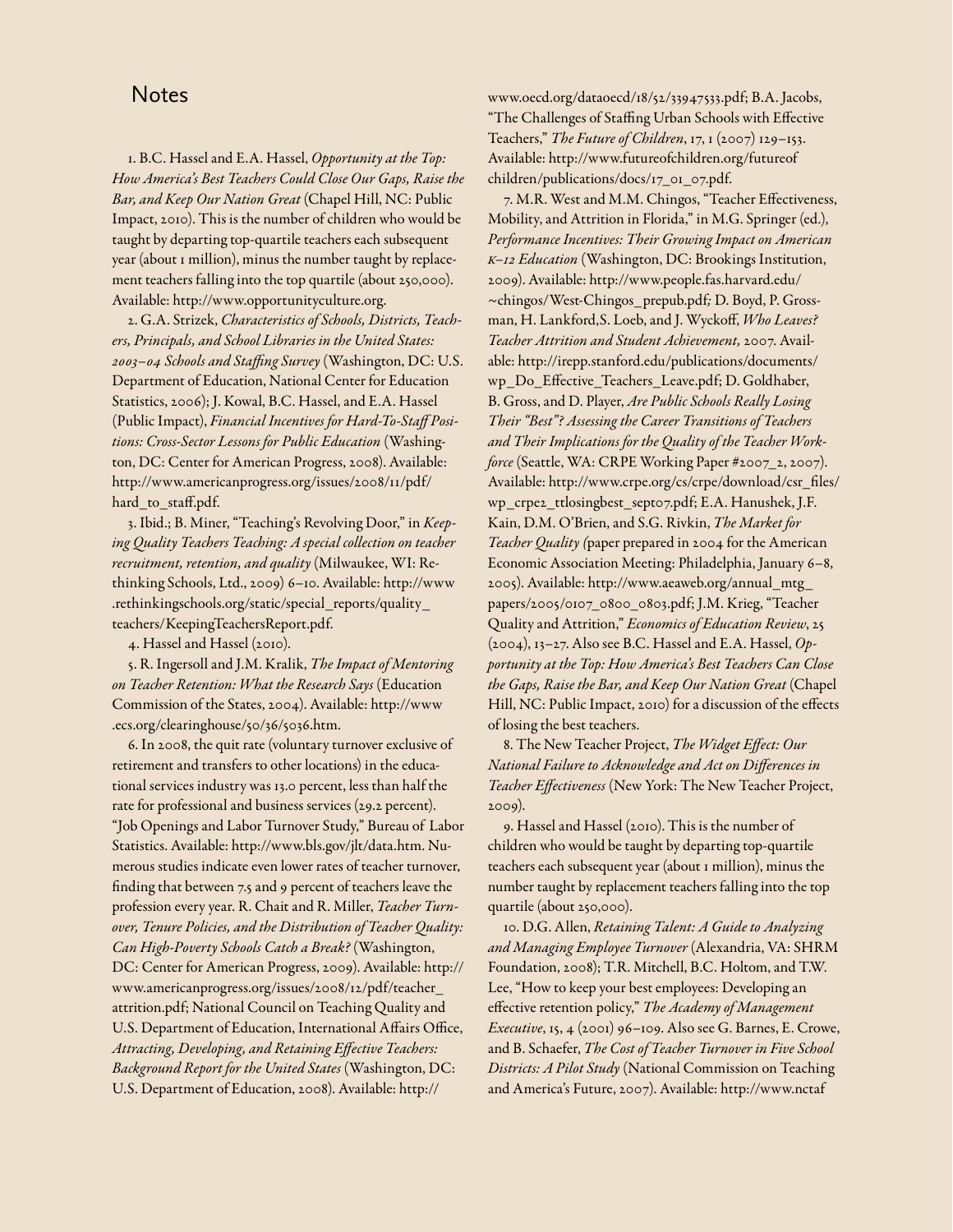[.org/resources/demonstration\\_projects/turnover/docu](http://www.nctaf.org/resources/demonstration_projects/turnover/documents/CTTFullReportfinal.pdf) [ments/CTTFullReportfinal.pdf](http://www.nctaf.org/resources/demonstration_projects/turnover/documents/CTTFullReportfinal.pdf).

11. I.T. Robertson and M. Smith, "Personnel selection," *Journal of Occupational and Organizational Psychology*, 74 (2001) 441–472; L.M. Spencer, D.C. McClelland, and S.M. Spencer, *Competency Assessment Methods: History and State of the Art* (Hay/McBer Research Press, 1992).

12. Hay Group (2010). *The Changing Face of Reward*. Available: [http://www.haygroup.com/Downloads/ca/misc/](http://www.haygroup.com/Downloads/ca/misc/Global_report_changing_face_of_reward.pdf) [Global\\_report\\_changing\\_face\\_of\\_reward.pdf.](http://www.haygroup.com/Downloads/ca/misc/Global_report_changing_face_of_reward.pdf)

13. Public Impact's forthcoming report *Seizing Opportunity at the Top: How America's Best Teachers Can Close the Gaps, Raise the Bar, and Keep Our Nation Great* provides comprehensive, integrated policy solutions for building human capital systems—including retention practices for high performers. See [http://OpportunityCulture.org.](http://OpportunityCulture.org)

14. C.O. Trevor, B. Gerhart, and J. Boudreau, "Voluntary Turnover and Job Performance: Curvilinearity and the Moderating Influences of Salary Growth and Promotions," *Journal of Applied Psychology*, 82, 1 (1997) 44–61; A. Salamin and P.W. Hom, "In Search of the Elusive U-Shaped Performance-Turnover Relationship: Are High Performing Swiss Bankers More Liable to Quit?" *Journal of Applied Psychology*, 90, 6 (2005) 1204–1216; C.R. Williams and L.P. Livingstone, "Another Look at the Relationship between Performance and Voluntary Turnover," *The Academy of Management Journal*, 37, 2 (1994) 269–298.

15. K. Kwon, J. Bae, and J.J. Lawler, "High Commitment HR Practices and Top Performers," *Management International Review*, 50, 1 (2010); R.D. Banker, S.Y. Lee, G. Potter, and D. Srinivasan, "An empirical analysis of continuing improvements following the implementation of a performance-based compensation plan," *Journal of Accounting and Economics*, 30 (2001) 315–350; D.A. Harrison, M. Virick, and S. William, "Working Without a Net: Time, Performance, and Turnover Under Maximally Contingent Rewards," *Journal of Applied Psychology*, 81, 4 (1996) 331–345.

16. C.O. Trevor, J.P. Hausknecht, and M.J. Howard, *Why High and Low Performers Leave and What They Find Elsewhere: Job Performance Effects on Employment Transitions* (Ithaca, NY: Cornell University, Center for Advanced Human Resource Studies (CAHRS) Working Paper Series, Working Paper 07–11, 2007). Available: [http://digitalcom](http://digitalcommons.ilr.cornell.edu/cahrswp/466/)[mons.ilr.cornell.edu/cahrswp/466/;](http://digitalcommons.ilr.cornell.edu/cahrswp/466/) T.R. Zenger,"Why Do Employers Only Reward Extreme Performance? Examining the Relationships Among Performance, Pay, and Turnover," *Administrative Science Quarterly*, 37, 2 (1992) 198–219; M.C. Sturman, C.O. Trevor, J. Boudreau, and B. Gerhart, "Is it worth it to win the talent war? Using turnover research to evaluate the utility of performance-based pay," *Personnel* 

*Psychology*, 56 (2003) 997–1035; J. Bouwens and L. van Lent, *Effort and Selection Effects of Incentive Contracts* (Tilburg University Discussion Paper No. 2003–130, 2003). Available: <http://arno.uvt.nl/show.cgi?fid=10503>; J.L.Y. Ho, A. Wu, and C. Lee, "How Changes in Compensation Plans Affect Employee Performance, Recruitment and Retention—An Empirical Study of a Car Dealership," *Contemporary Accounting Research*, 26, 1 (2009) 167–199; Williams and Livingstone (1994); Banker et al. (2001); Harrison et al. (1996).

17. "Driven to distraction: Two and a half cheers for sticks and carrots," *The Economist,* January 2010.

18. Williams and Livingstone (1994). The meta-analysis also suggests that this pattern persists in good and bad economic times—the availability of job alternatives has little impact on links between performance and retention.

19. Trevor et al. (1997). Also see Sturman et al. (2003).

20. Harrison et al. (1996).

21. Bouwens and van Lent (2003).

22. Salamin and Hom (2005).

23. Zenger (1992); Sturman et al. (2003); Ho et al. (2009).

24. Williams and Livingstone (1994).

25. Trevor et al. (1997). Also see Sturman et al. (2003).

26. Zenger (1992).

27. Trevor et al. (1997).

28. M. Beer and M.D. Cannon, "Promise and Peril in Implementing Pay-For-Performance," *Human Resource Management,* 43, 1 (Spring 2004) 3–48; D. Eskew, R.L. Heneman, and M. Fisher, "A Survey of Merit Pay Plan Effectiveness: End of the Line for Merit Pay or Hope for Improvement?" *Human Resources Planning,* 19, 2 (1996) 12–19; Zenger (1992); B. Dowling and R. Richardson, "Evaluating Performance-Related Pay for Managers in the National Health Service," *The International Journal of Human Resource Management,* 8, 3 (1997); C.M. Lowery, N.A. Beadles II, M.M. Petty, G.M. Amsler, and J.W. Thompson, "An Empirical Examination of a Merit Bonus Plan," *Journal of Managerial Issues,* 14, 1 (2002) 100–117. See also E.A. Hassel and B.C. Hassel (Public Impact), *Improving Teaching through Pay for Contribution* (Washington, DC: NGA Center for Best Practices, 2007).

29. Salamin and Hom (2005).

30. Zenger (1992).

31. H.R. Nalbantian and A. Szostak, "How Fleet Bank Fought Employee Flight," *Harvard Business Review*, 82, 4 (April 2004) 116–125.

32. R.D. Shapiro, M.D. Watkins, and S. Rosegrant, *Measure of Delight: The Pursuit of Quality at AT&T Universal Card Services* (Boston, MA: Harvard Business School Publishing, 1993).

33. G. Hamel and B. Breen, "Aiming for an Evolutionary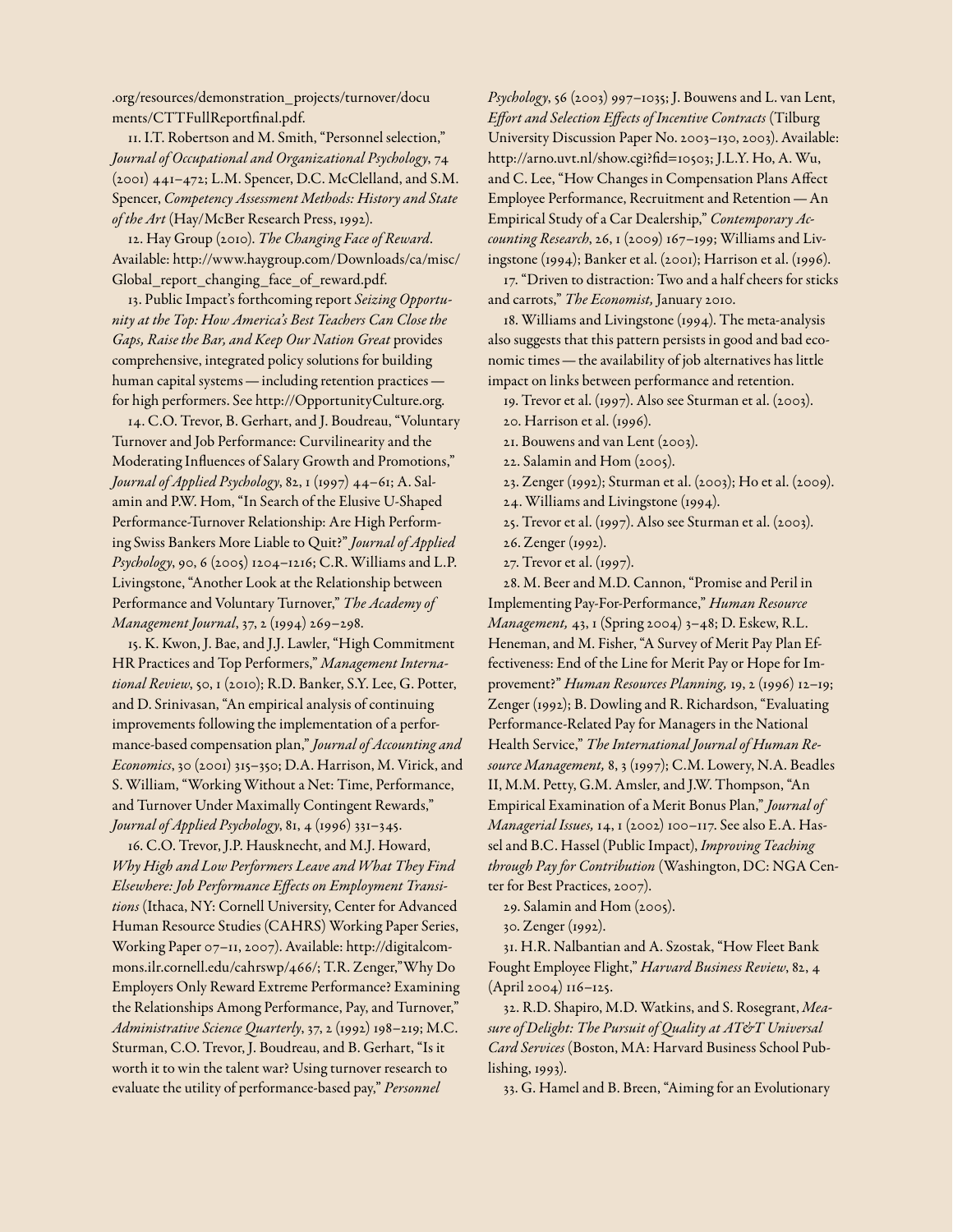Advantage," in *The Future of Management* (Boston, MA: Harvard Business School Press, 2007); D. Pink, *Drive* (New York: Penguin Group Inc., 2009); *"*Driven to distraction"  $(2010).$ 

34. A.C. Bluedorn, "Managing Turnover Strategically," *Business Horizons*, 25, 2 (1982) 7–12.

35. Trevor et al. (1997).

36. Kwon et al. (2010).

37. F.M. Horwitz, C.T. Heng, and H.A. Quazi, "Finders, keepers? Attracting, motivating and retaining knowledge workers," *Human Resource Management Journal*, 13, 4

 $(2003)$   $23 - 44$ .

38. Trevor et al. (2007).

39. Trevor et al. (1997).

40. See P. Cappelli, "A Market-Driven Approach to Retaining Talent," *Harvard Business Review on Finding and Keeping the Best People*, (Boston, MA: Harvard Business School Press, 2001) 27–50.

41. *Attracting and Retaining Talent: Building an Exceptional Employee Base* (Deloitte, 2005); *It's 2010: Where is your retention strategy?* (Deloitte, 2010). Podcast available: [http://www.deloitte.com/view/en\\_GX/global/insights/](http://www.deloitte.com/view/en_GX/global/insights/podcasts/deloitte-global-insights/a0e8147aa8176210VgnVCM100000ba42f00aRCRD.htm) [podcasts/deloitte-global-insights/a0e8147aa8176210Vgn](http://www.deloitte.com/view/en_GX/global/insights/podcasts/deloitte-global-insights/a0e8147aa8176210VgnVCM100000ba42f00aRCRD.htm) [VCM100000ba42f00aRCRD.htm.](http://www.deloitte.com/view/en_GX/global/insights/podcasts/deloitte-global-insights/a0e8147aa8176210VgnVCM100000ba42f00aRCRD.htm)

42. F. Herzberg, "One more time: How do you motivate employees?" *Harvard Business Review* (January-February 1968) 53–62.

43. P.P. Carson, K.D. Carson, K.D., R.W. Griffeth, and R.P. Steel, "Promotion and Employee Turnover: Critique, Meta-Analysis, and Implications," *Journal of Business and Psychology*, 8, 4 (1994) 455–466; Salamin and Hom (2005), citing: Carson et al. (1994); M. Elvira and L. Cohen, "Location matters: A cross-level analysis of the effects of organizational sex composition on turnover," *Academy of Management Journal*, 44 (2001) 591–605; R.W. Griffeth, P. Hom, and S. Gaertner, "A meta-analysis of antecedents and correlates of employee turnover: Update, moderator tests, and research implications for the next millennium," *Journal of Management*, 26 (2000) 463–488; K. Lyness and M. Judiesch, "Are female managers quitters? The relationships of gender, promotions, and family leaves of absence to voluntary turnover," *Journal of Applied Psychology*, 86 (2001) 1167–1178; and S. Malos and M. Campion, "Human resource strategy and career mobility in professional services firms: A test of an options-based model," *Academy of Management Journal*, 43 (2000) 749–760.

44. Salamin and Hom (2005), p. 1209. However, *multilevel* promotions increased departures.

45. D.G. Allen, L. Shore, and R.W. Griffeth, "The role of perceived organizational support and supportive human

resource practices in the turnover process," *Journal of Management*, 29 (2003) 99–118.

46. A. De Vos, A. Meganck and D. Buyens, *The role of the psychological contract in retention management: Confronting HR-managers' and employees' views on retention factors and the relationship with employees' intentions to stay* (Vlerick Leuven Gent Management School Working Paper Series 2005–5, 2006). Available: [http://www.vlerick.com/en/](http://www.vlerick.com/en/2623-VLK/version/default/part/AttachmentData/data/vlgms-wp-2005-5.pdf) [2623-VLK/version/default/part/AttachmentData/data/](http://www.vlerick.com/en/2623-VLK/version/default/part/AttachmentData/data/vlgms-wp-2005-5.pdf) [vlgms-wp-2005-5.pdf.](http://www.vlerick.com/en/2623-VLK/version/default/part/AttachmentData/data/vlgms-wp-2005-5.pdf)

47. De Vos et al. (2006).

48. J.P. Hausknecht, J. Rodda, and M.J. Howard, "Targeted Employee Retention: Performance-based and Job-related Differences in Reported Reasons for Staying," *Human Resource Management*, 48, 2 (2009) 269–288. The authors define "advancement opportunities" as "the amount of potential for movement to higher levels within the organization."

49. Trevor et al. (2007).

50. R.P. Steel, R.W. Griffeth, P.W. Hom, and D.M. Lyons, "Practical retention policy for the practical manager," *Academy of Management Executive*, 16, 2 (2002) 149–164, citing Griffeth and Hom (2001). Also see Trevor et al (2007), suggesting that promotions can *increase* voluntary turnover because they are "positive signals" on the job market that make it easier for those who receive them to find favorable employment alternatives. But even this study found that promotions prompted more low performers than high performers to leave.

51. D.A. Ready and J.A. Conger, "Make Your Company a Talent Factory," *Harvard Business Review* (June 2007), 69–77. In 2007, the quit rate (voluntary turnover exclusive of retirement and transfers to other locations) in professional and business services was 32.3 percent. Bureau of Labor Statistics. "Job Openings and Labor Turnover Study." Available: <http://www.bls.gov/jlt/data.htm>.

52. Nalbantian and Szostak (2004), p. 120.

53. Towers Perrin, *Closing the Engagement Gap: A Road Map for Driving Superior Business Performance* (Towers Perrin Global Workforce Study, 2007–2008); P. Cappelli, *Talent on Demand: Managing Talent in an Age of Uncertainty* (Boston, MA: Harvard Business Press, 2008a); Trevor et al.  $(2007)$ .

54. Trevor et al. (2007).

55. J. Martin and C. Schmidt, "How to Keep Your Top Talent," *Harvard Business Review* (May 2010); Towers Perrin Global Workforce Study (2007–2008).

56. Towers Perrin Global Workforce Study (2007–2008). 57. Towers Perrin Global Workforce Study (2007–2008).

58. Martin and Schmidt (2010).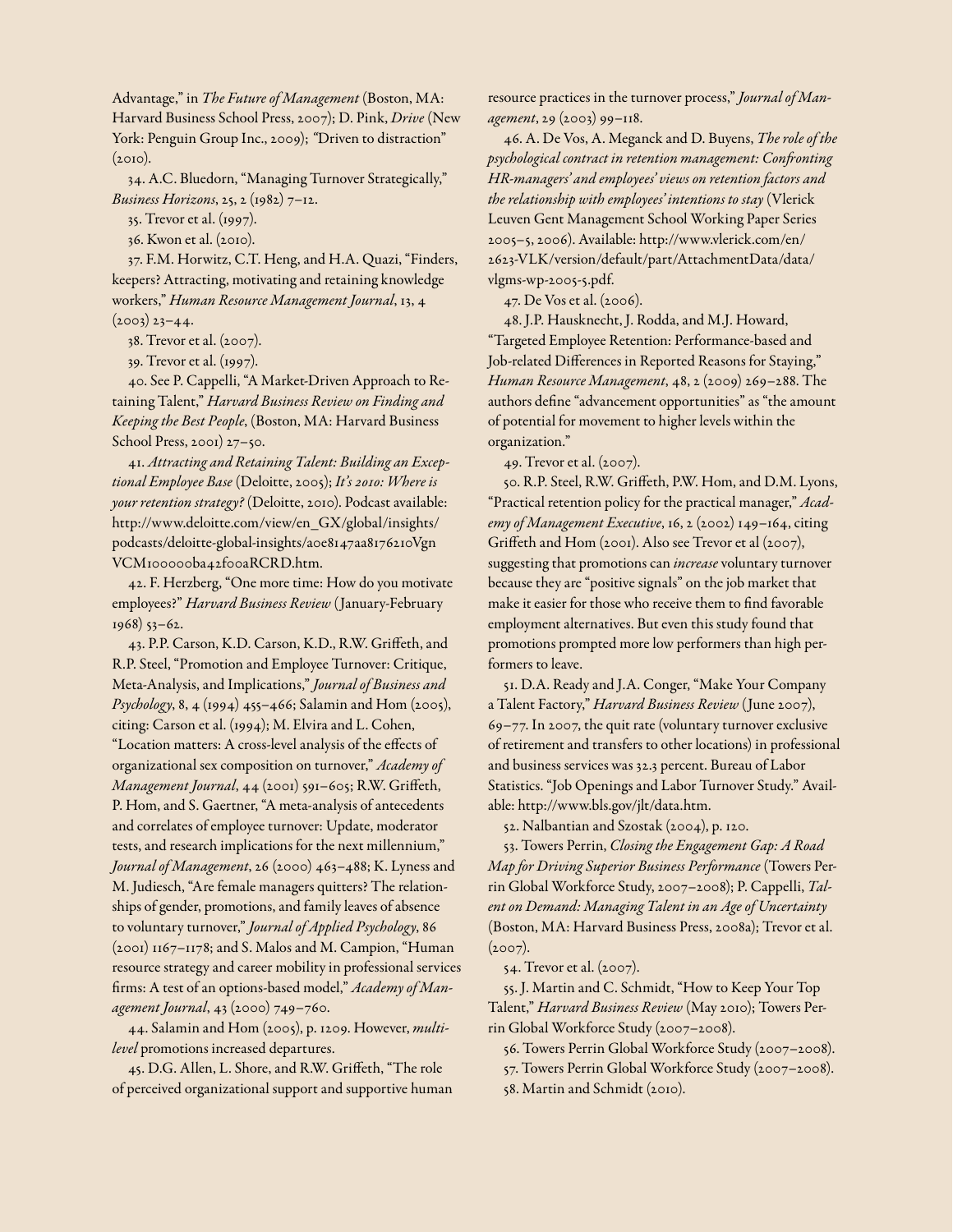59. S. Kerr and S. Landauer, "Using stretch goals to promote organizational effectiveness and personal growth: General Electric and Goldman Sachs," *Academy of Management Executive*, 18, 4 (2004) 134–138.

60. Hamel and Breen (2007).

61. S. Morrison, "Google searches for staffing answers," *The Wall Street Journal* (May 19, 2009), p. B1. A.R. McIlvaine, "Predicting Retention," *Human Resource Executive Online* (2009). Available: [http://www.hreonline.com/](http://www.hreonline.com/HRE/story.jsp?storyId=222889575) [HRE/story.jsp?storyId=222889575.](http://www.hreonline.com/HRE/story.jsp?storyId=222889575)

62. Martin and Schmidt (2010).

63. G.M. McEvoy and W.F. Cascio, "Strategies for Reducing Employee Turnover: A Meta-analysis," *Journal of Applied Psychology*, 70, 2 (1985) 342–353; Steel et al. (2002).

64. A. De Vos, K. Dewettinck, and D. Buyens, "To Move or Not To Move? The Relationship between Career Management and Preferred Career Moves," *Employee Relations*, 30, 2 (2008) 156–175.

65. T. Butler and J. Waldroop, "Job Sculpting: The Art of Retaining Your Best People," *Harvard Business Review*  (September-October 1999)*.* Also see Cappelli (2001); N. Moffitt, "Managing Without Commitment: Wharton's Peter Cappelli and The New Deal–Or Is It a Raw Deal– At Work," *Wharton Alumni Magazine* (Winter 2001).; S. Ramlall, "A Review of Employee Motivation Theories and their Implications for Employee Retention within Organizations," *Journal of American Academy of Business*, 5, 1 (2004) 52-63; M. Guthridge, J.R. McPherson, and W.J. Wolf, "Upgrading Talent: A downturn can give smart companies a chance to upgrade their talent," *The McKinsey Quarterly* (December 2008); M. Guthridge, A.B. Komm, and E. Lawson, "Making talent a strategic priority," *The McKinsey Quarterly* (January 2008) 49–59.

66. Kwon et al. (2010).

67. P. Cappelli, "Managing an Internal Market to Match Talent to Jobs," in *Talent on Demand: Managing Talent in an Age of Uncertainty* (Boston, MA: Harvard Business Press, 2008a) 205–228.

68. Cappelli (2008a) at 210.

69. Cappelli (2008a) at 213.

70. M.R. Barrick and R.D. Zimmerman, "Reducing voluntary, avoidable turnover through selection," *Journal of Applied Psychology*, 90, 1 (2005), 159–166; M.R. Barrick and R.D. Zimmerman, "Hiring for Retention and Performance," *Human Resource Management*, 48, 2 (2009) 183- 206. The variable involving number of jobs held in the past five years was used only in the 2009 study. Other researchers reached analogous conclusions in their meta-analysis of these and other factors for *current* employees (as opposed to job applicants). R.W. Griffeth, P.W. Hom, and S. Gaertner,

"A meta-analysis of antecedents and correlates of employee turnover: Update, moderator tests, and research implications for the next millennium," *Journal of Management*, 26, 3 (2000) 463–488. Also see P.W. Hom and R.W. Griffeth, *Employee Turnover* (Cincinnati: South-Western Publishing, 1995), and T.W. Lee, S.J. Ashford, J.P. Walsh, and R.T. Mowday, "Commitment propensity, organizational commitment, and voluntary turnover: A longitudinal study of organizational entry processes," *Journal of Management*, 10, 1 (1992) 15–32 (discussed in Barrick and Zimmerman (2005)).

71. Barrick and Zimmerman (2005); Barrick and Zimmerman (2009).

72. Barrick and Zimmerman (2009).

73. T.J. Erickson and L. Gratton, "What It Means to Work Here," *Harvard Business Review* (March 2007); R.P. Finnegan, "Narrow the Front Door to Close the Back Door," in *Rethinking Retention in Good Times and Bad: Breakthrough Ideas for Keeping Your Best Workers* (Boston, MA: Davies-Black, 2010).

74. J.M. Phillips, "Effects of Realistic Job Previews on Multiple Organizational Outcomes: A Meta-Analysis," *Academy of Management Journal*, 41, 6 (1998) 673–690. Also see B.J. Morse and P.M. Popovich, "Realistic recruitment practices in organizations: The potential benefits of generalized expectancy calibration," *Human Resource Management Review*, 19 (2009) 1–8.

75. Phillips (1998).

76. Morse and Popovich (2009); Finnegan (2010).

77. J. Pfeffer, *The SAS Institute: A Different Approach to Incentives and People Management Practices in the Software Industry* (Stanford Case Study #HR-6, 1998); J. Pfeffer, "The SAS Institute: Succeeding with Old-Fashioned Values in a New Industry," in C.A. O'Reilly and J. Pfeffer (eds.), *Hidden Values: how great companies achieve extraordinary results with ordinary people* (Boston, MA: Harvard Business School Press, 2000); "SAS ranks No. 1 on FORTUNE 'Best Companies to Work For' list in America" (SAS Press Release, January 21, 2010). Available: [http://www.sas.com/news/](http://www.sas.com/news/preleases/2010fortuneranking.html) [preleases/2010fortuneranking.html.](http://www.sas.com/news/preleases/2010fortuneranking.html)

78. Pfeffer (1998), Exhibit 3.

79. SAS company website: "How to predict if your best employees are about to walk out the door." Available: [http://](http://www.sas.com/success/carige.html) [www.sas.com/success/carige.html.](http://www.sas.com/success/carige.html)

80. S.J. Miles and W.G. Mangold, "Positioning Southwest Airlines through employee branding," *Business Horizons*, 48  $(2005)$  535–545.

81. N. Stein, "Winning the War to Keep Top Talent," *Fortune Magazine* (May 2000).

82. Erickson and Gratton (2007).

83. B. Groysberg, L. Lee, and R. Abrahams, "The Myth